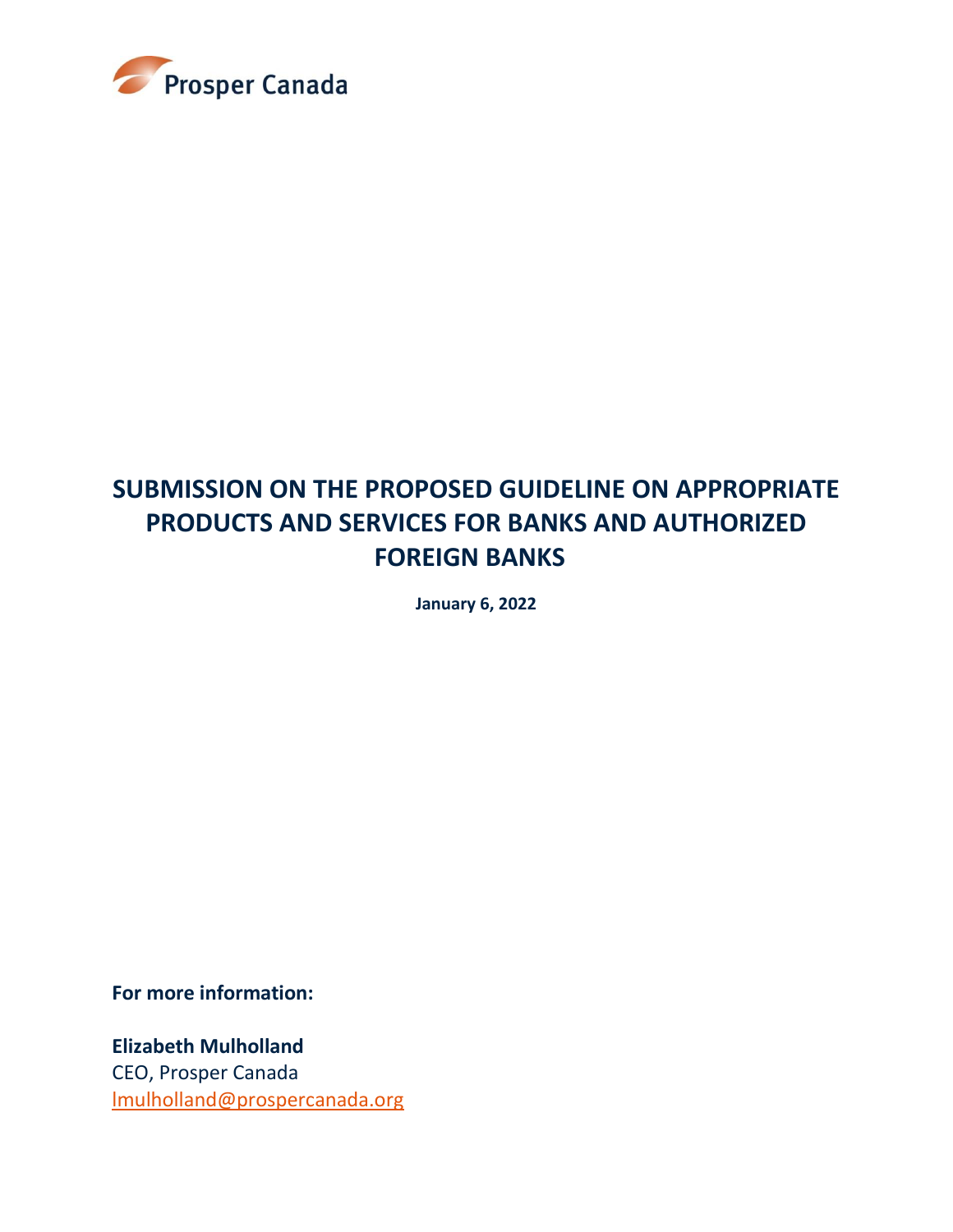# **I. Introduction**

**Founded in 1986, Prosper Canada is a national charity dedicated to expanding economic opportunity for Canadians living in poverty through program and policy innovation.** As Canada's leading national champion of financial empowerment, we work with partners in all sectors to develop and promote policies, programs, and resources that measurably improve the financial health of people living in, or at high risk of, poverty.

**As such, our comments are concerned with how the proposed Guideline can better protect low-income and other vulnerable consumers** including, but not limited to, newcomers, people with disabilities, and members of Indigenous and racialized communities.

**Banks ought to ensure all their products and services are fully accessible to all eligible customers and that the specific products and services they offer are appropriate to each customer's needs, but this is especially important for low-income and vulnerable consumers,**  who are often financially excluded, experience diverse barriers in their interactions with their banks, and frequently end up with products and services that are inappropriate as a result.

**There is much work to be done to strengthen trust and confidence among these financial consumers**, as many people with lower incomes currently have a low level of trust in their financial institution.<sup>1</sup> This cannot be accomplished if consumers cannot trust that they are being sold financial products and services that are appropriate for their needs and that will not cause them to incur unnecessary costs, fees, or penalties.

**Prosper Canada welcomes the opportunity to provide our recommendations to strengthen the proposed Guideline on appropriate products and services for banks.** Designing this Guideline with the most vulnerable consumers in mind will ensure it both works for them and provides a better experience for all consumers.

**In preparing this submission, we have drawn on insights arising from our experience, and that of our community partners, in delivering financial help services to more than 500,000 lowincome and vulnerable individuals** over the past five years. We have also drawn on relevant research we and others have conducted on the financial barriers and challenges experienced by low-income and vulnerable groups, effective financial sales practices, and relevant international standards and guidelines.

# **II. Context**

**The number of lower-income households in Canada has increased 47% over the pandemic, from 4.6 million in 2018 to 6.7 million in June 2021**. <sup>2</sup> Twenty-six percent of Canadian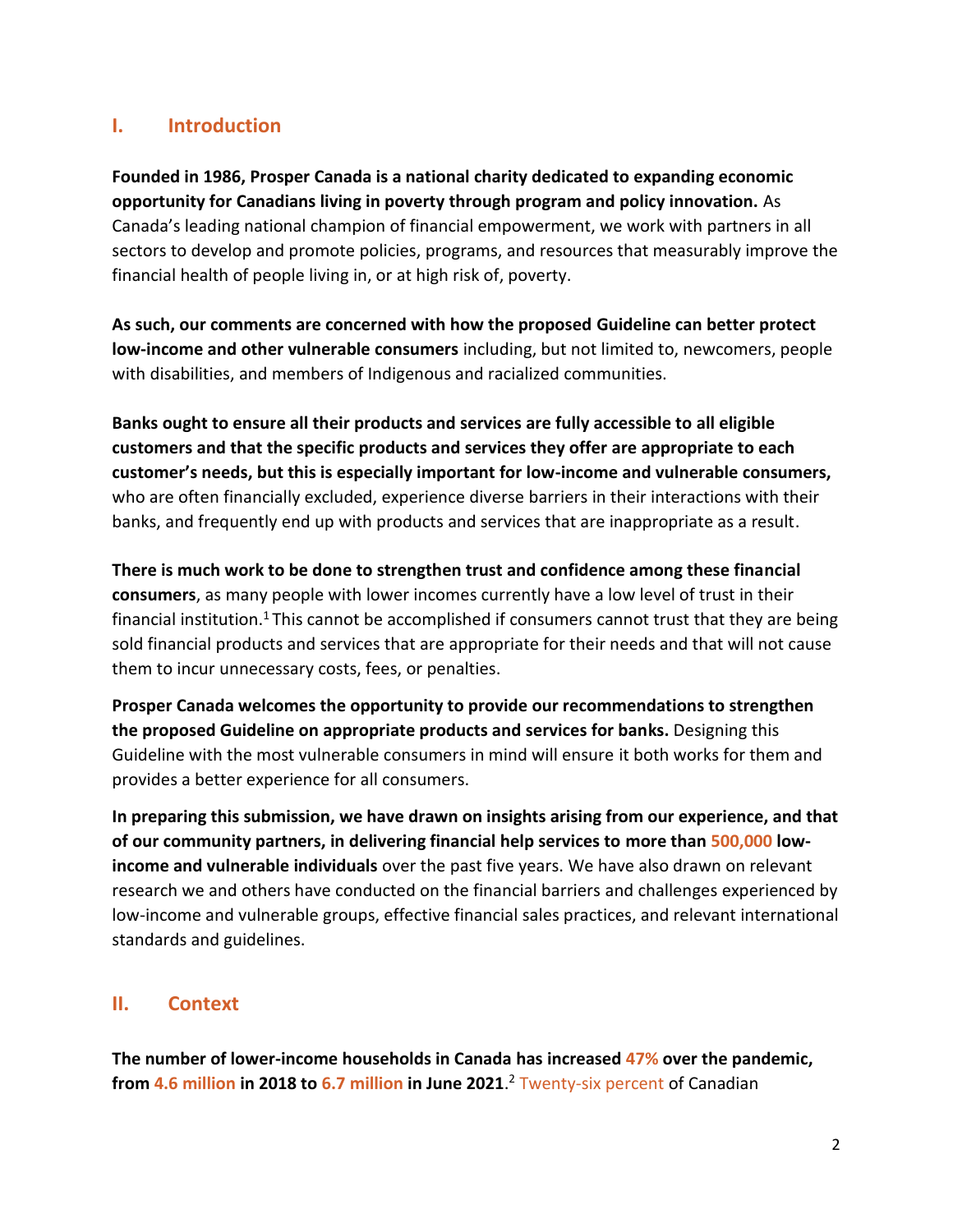households now report incomes under \$25,000, or under \$50,000 for multi-person households.<sup>3</sup>

#### **These households have borne the financial brunt of the pandemic.** In June 2021: <sup>4</sup>

- **68%** said the pandemic had reduced their financial security
- **65%** were experiencing significant financial hardship, up from **55%** in June 2020
- **68%** said housing affordability was a problem
- **40%** were unable to meet essential expenses, up from **30%** in June 2020.

**Racialized households across the income spectrum are also more likely to report financial hardship than non-racialized households with comparable incomes.** In June 2021, 29.3% of racialized Canadians and 27.0% of Indigenous people aged 15 to 69 lived in households experiencing financial difficulty, compared to 15.6% of white Canadians in the same age bracket. 5

**Many lower-income households do not trust their financial institution with their financial wellbeing.** 69% of lower-income households rate their primary financial institution as 'poor to fair' in helping them to improve their financial wellness and 63% completely/somewhat agree that they do not trust their primary financial institution enough to share their financial stresses or challenges.<sup>6</sup>

**Low-income and vulnerable individuals typically experience multiple barriers that may increase their risk of being sold inappropriate products or services by banks.** Systemic and institutional barriers may include lack of affordable financial products and services appropriate to their needs<sup>7</sup> and discriminatory or stigmatizing behaviour from financial institution personnel. <sup>8</sup> Other personal barriers may be related to language, literacy, numeracy, digital access, digital literacy, documentation, mobility, housing precarity, child care, mental health, physical or intellectual disability/impairment, fear, mistrust, lack of confidence, not knowing where to go for help, and not understanding what to do.<sup>9,10</sup>

**Vulnerable groups are not homogenous, and members experience diverse and often multiple barriers, but there are common barriers associated with different forms of vulnerability**. 41%of people living in poverty also experience a disability, and people living with a disability represent  $22\%$  of the Canadian population.<sup>11</sup> Some of their common barriers include mobility challenges, cognitive impairment, and lack of digital access.<sup>12</sup> 29% of people living with a severe disability state that Canadian companies are bad or terrible at providing accessible experiences for them.<sup>13</sup> Indigenous people represent almost  $5\%$  of the Canadian population (1.67 million people)<sup>14</sup> and may experience additional barriers due to remoteness, high cost of goods, housing, and utilities.<sup>15</sup> Canada is home to about 7 million newcomers and an estimated 34-46% of them experience financial hardship. They frequently experience barriers related to culture, language, literacy, and under-employment.<sup>16</sup> People with low incomes are generally resource constrained, making the cost of products and services a chronic challenge.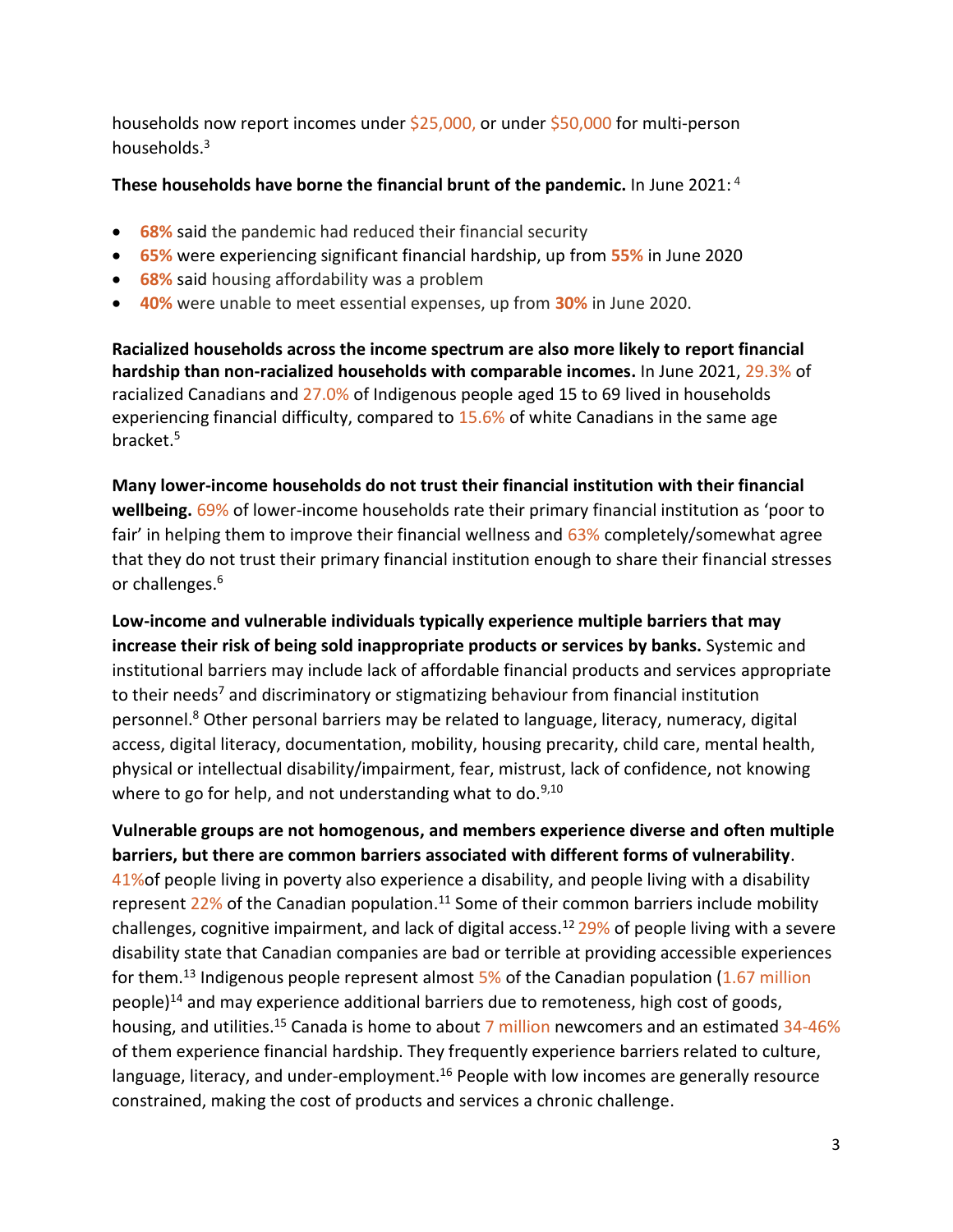**While there is significant overlap between these groups, people with one or more conditions of vulnerability make up a large percentage of the Canadian population.** The UK Financial Conduct Authority estimates that 53% of financial consumers demonstrate one or more qualities of vulnerability.<sup>17</sup> Similarly, in Canada, most people will likely experience vulnerability at some point in their lives, whether through unemployment, illness, age, or other life events. Any guidelines governing bank sales practices, and sales practices themselves, must therefore be designed with these groups in mind.

# **While Canada's unbanked population is among the lowest in the world at 1-4%, <sup>18</sup> low-income people experience a number of barriers that lead to "underbanked" situations**, such as:

- **Expensive fees for simple accounts.** For example, most banks offer a basic account for \$3.95 but only offer a maximum of 12 monthly transactions, with additional transactions costing \$1.25 and unlimited transactions usually priced at \$16.95 per month. These fees are waived if the account balance does not dip below \$4,000, but this is unrealistic for most people living on a low income.<sup>19</sup> Other examples include insufficient funds and overdraft fees, which financially vulnerable consumers are more likely to incur. The result is that those in the most precarious financial position are likely to pay more in bank fees than more financially secure customers.
- **No proximity to physical branches**. This makes it difficult to open an account for people living in rural and remote regions. The number of branches available in urban low-income neighbourhoods has also decreased in the last decade. 20
- **The rise of digital banking services**. Nearly 25% of low-income households do not have a home broadband connection, $21$  and most rural, remote, and Indigenous communities do not have internet connections that meet the CRTC's speed requirements.<sup>22</sup> Low-income consumers can typically only afford minimal data plans, limiting their ability to bank online. Public access, for example, at public libraries, may be inappropriate for online banking.
- **ID requirements** that make it difficult for transient and unhoused individuals to open an account. 23
- **Poor treatment of racialized individuals.** Discriminatory attitudes toward Indigenous and racialized individuals persist,<sup>24,25</sup> making these consumers feel unwelcome by banks and as if these services are for "other people."
- **Limited access to affordable credit** due to no or poor credit history, and/or insufficient income to qualify for mainstream credit products.

**These barriers lead to higher reliance on alternative and high-cost financial services such as cheque cashing, payday lending and installment loans by low-income households.** <sup>26</sup> Whereas middle- and high-income individuals may have access to lifelines offering more reasonable interest rates, such as consolidation loans and lines of credit, low-income individuals do not have these options. This results in lower-income consumers paying a "poverty premium" for their financial services and, in the case of high-cost alternative credit products, increases the risk of households experiencing ballooning debt.<sup>27</sup>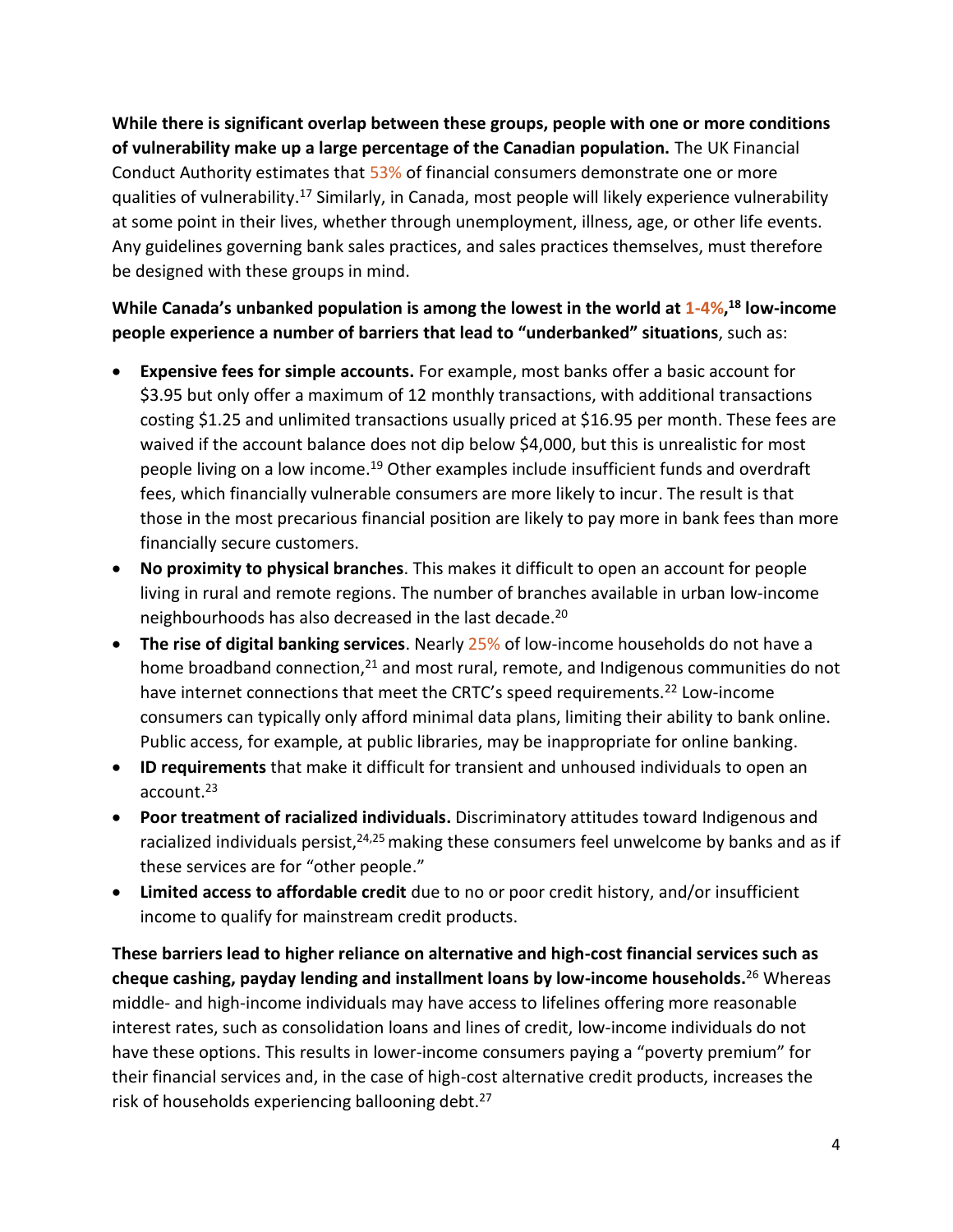# **III. Where appropriateness begins**

**The question of appropriateness of financial products and services has several critical dimensions, all of which need to be taken into consideration** in the proposed Guideline:

- Who has access to mainstream banking products and services
- The availability of appropriate products and services for diverse consumers
- The extent to which individual consumers receive appropriate products and services.

**The first two dimensions are as important as the third when it comes to vulnerable Canadians** that may experience systemic, institutional, and/or personal barriers that exclude them from accessing mainstream financial products and services that are appropriate to their needs.

**If you are unable to access a bank, are made to feel unwelcome when you do, or the bank does not offer financial products/services that meet your needs, then you are** *de facto* **shut out** of our mainstream financial system and forced to rely on alternative financial products and services that are much higher-cost and higher-risk or, in other words, not appropriate.

**We would, therefore, argue that "appropriateness" starts with ensuring everyone has real**  *access to* **a spectrum of mainstream bank products and services that includes appropriate products/services for diverse vulnerable consumer groups**, giving priority to products/services Canadians require to participate fully in the economic mainstream – a safe and affordable basic bank account and access to affordable small dollar credit (e.g., up to \$1,500). From there, it is possible to take additional measures to ensure individual consumers are provided only with products and services appropriate to their needs.

**However, the proposed Guideline currently focuses uniquely on this third dimension of appropriateness and is, therefore, incomplete in our view.** 

#### **Recommendations**

- **1. We recommend that the Guideline be expanded to require banks to identify and remove barriers wherever possible to vulnerable populations accessing their products and services**, no matter where they live in Canada.
- **2. We recommend that the Guideline be expanded to require banks to identify and address gaps in appropriate priority product and service offerings for vulnerable groups,** ensuring these groups have access to all the financial products and services they need to live financially secure lives.
- **3. Where banks cannot feasibly address accessibility barriers or gaps in appropriate product/service offerings for vulnerable customer segments, from a commercial**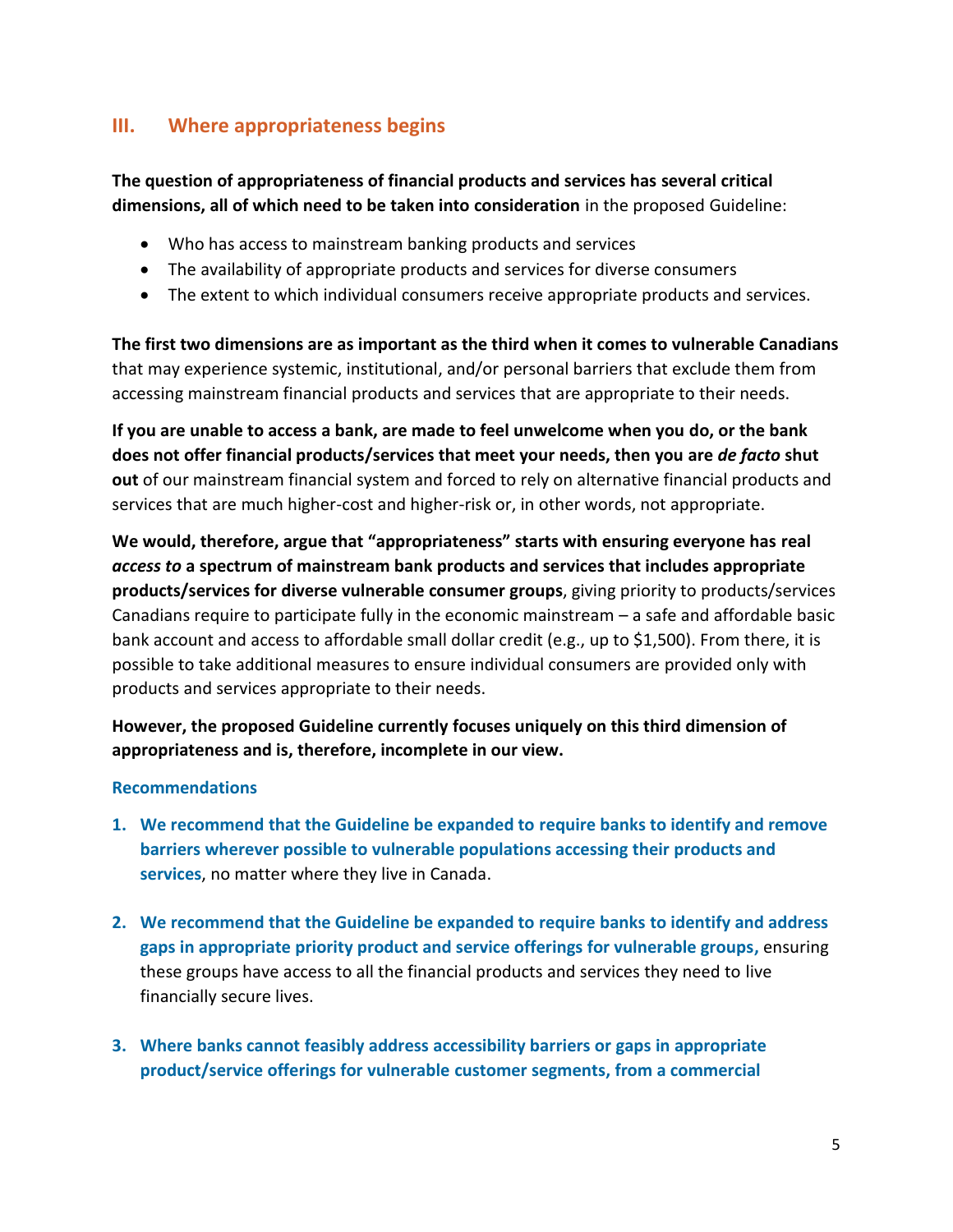**perspective, they should advise FCAC so that other avenues can be explored to address these gaps.** 

# **IV. Proposed key principles**

**Prosper Canada supports the principle of effectiveness proposed in the Guideline, but** also **recommends adding the principles of fairness, transparency, and accessibility** to ensure that:

- **Vulnerable consumers are treated fairly** in all their interactions with banks. Vulnerable consumers should be treated fairly and with respect to enable an appropriate assessment of products and services. As explained above, this is not currently always the case.
- **Products and services are not designed or delivered in ways that inherently and unfairly disadvantage vulnerable consumers** (e.g., requiring anyone seeking to open an RDSP to go through the Wealth Management arm of the bank, which only serves customers with assets of \$100,000 or more to invest).
- **Banks design and deliver products, services, information, and processes in ways that eliminate barriers and ensure access** for people with disabilities and other vulnerable groups.
- **The information banks provide to consumers is clear, concise, accurate, and intelligible** to them, and highlights information critical to their financial decision-making – including terms, rates, all fees, penalties, and warnings.

#### **Recommendation**

- **4. We recommend that FCAC add fairness, transparency, and accessibility to the principles in the proposed Guideline** to maximize the likelihood that vulnerable consumers:
	- are treated equitably
	- receive the information they need to make optimal financial choices where products and services are concerned
	- can effectively access appropriate banking products, services, and processes.

# **V. Fairness**

**It has long been understood that equal treatment and fair treatment are not one and the same.** For products and services to be appropriate for low-income and other vulnerable groups, they also need to be delivered fairly, taking into account the diverse barriers and challenges and respecting the particular needs of people with different vulnerabilities, and aiming for access, outcomes, and satisfaction levels comparable to those of non-vulnerable customers.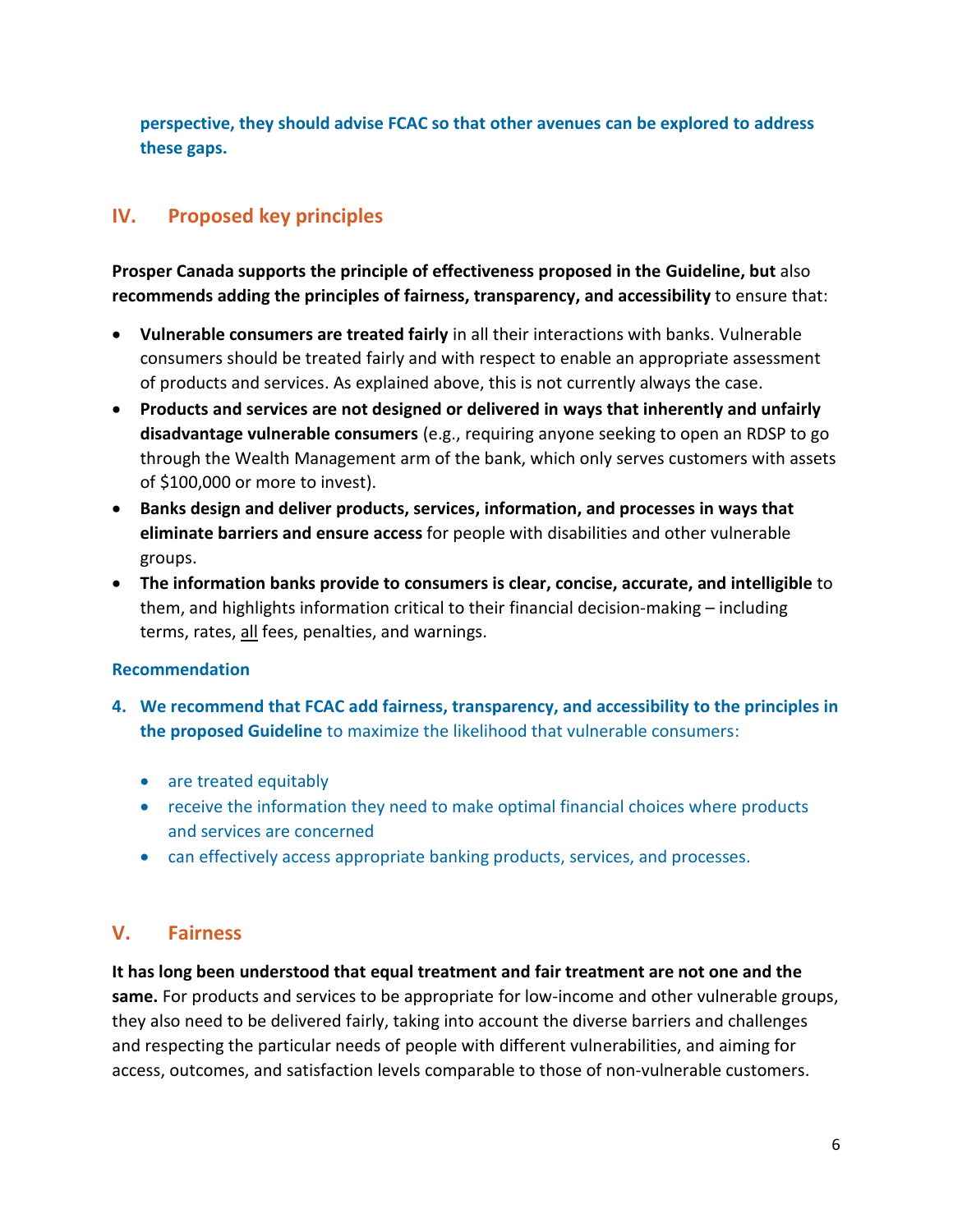Only then can we say that real fairness has been achieved and services are delivered appropriately.

**In considering how fairness can best be achieved for financial consumers, the OECD stipulates that banks should pay particular attention to the needs of vulnerable consumers, <sup>28</sup>** and the World Bank suggests that banks should have to examine the outcome for customers of products and services**.**  29

#### **Recommendation**

**5. The proposed Guideline should require Canadian banks to establish policies and processes to ensure fair treatment of customers, particularly those with low incomes, belonging to racialized groups, or with other vulnerabilities, and establish, monitor, and report on associated performance metrics to ensure fairness is being achieved**. **<sup>30</sup>** This should include integrating a culture of fairness toward consumers at all levels of the organization, including ensuring staff have the necessary skills, capability, and incentives to treat consumers fairly. Banks and their staff should have a strong understanding of the distinct needs of diverse vulnerable consumers and put in place processes and systems to meet these needs, with appropriate performance monitoring and reporting mechanisms.<sup>31</sup>

# **VI. Transparency**

**Because low-income and vulnerable consumers often face barriers related to confidence, documentation, and literacy, it is vital that banks adopt transparent sales practices.**

#### **To be transparent, banks should ensure that:**

- Any sales material or advertisement, as well as any verbal or written communication about a product or service, is simple and easy to understand and is not misleading
- Documents about the product or service are provided to the consumer in a format that they can easily keep  $-e.g.,$  printable documents or paper versions thereof, if requested
- Important features of a product or service are highlighted in any written or oral communications
- Consumers are provided with clear information about applicable benefits, risks, terms, rates, fees, and penalties of all products and services before they purchase them<sup>32</sup>
- All products include information about the internal complaint-handling process and how to access this, as well as their right to contact external complaint bodies with contact information. 33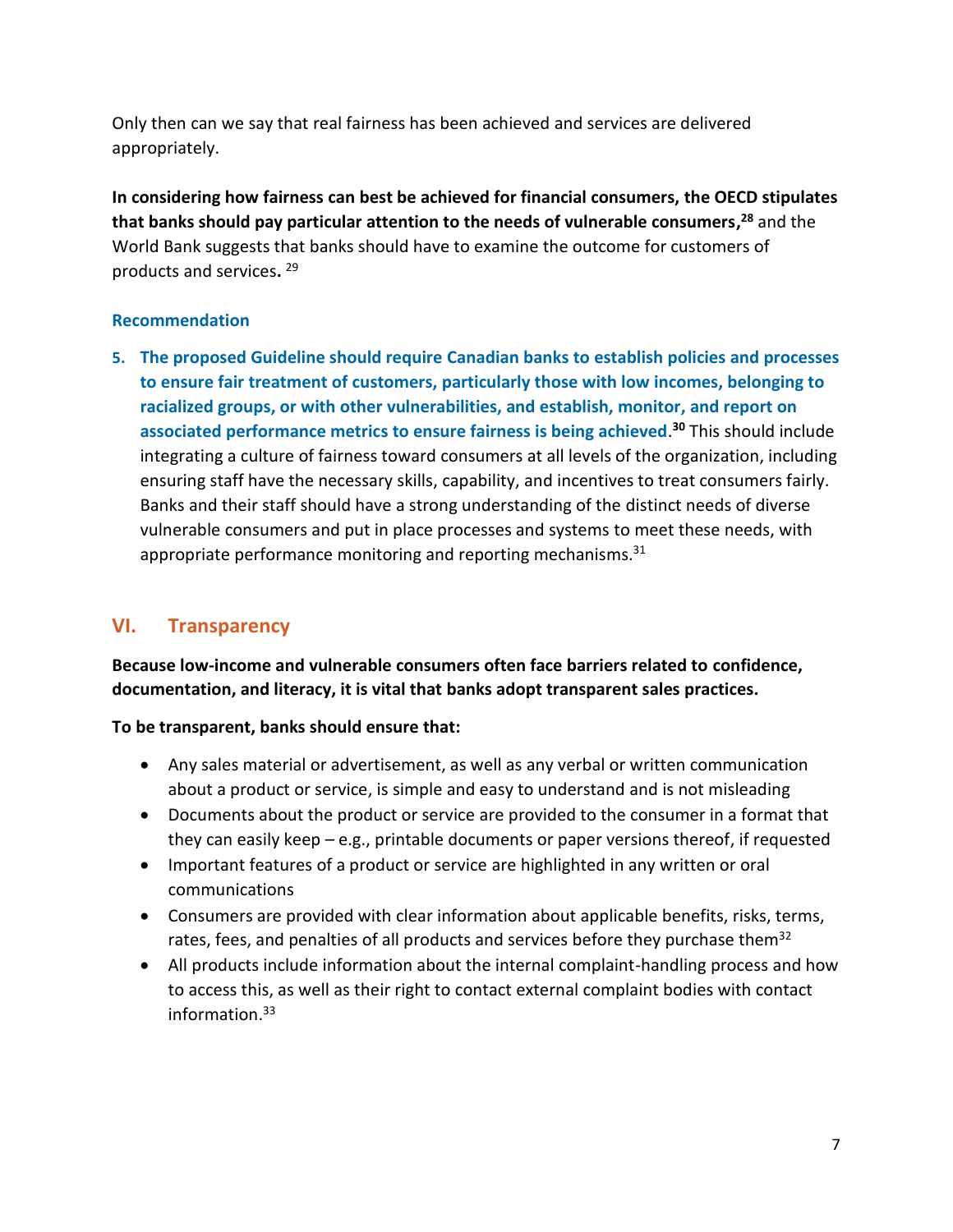#### **Recommendation**

**6. Amend the Guideline to include clear transparency standards and require banks to develop a process to measure and report on whether their sales materials and practices meet these standards.** Ideally, banks would assess whether they have met these standards by surveying vulnerable groups, through focus groups, for example.

#### **VII. Accessibility**

**Vulnerable individuals experience challenges including, but not limited to, language, literacy, mobility, distance, cognition, mental health, culture, and digital literacy and access barriers, as well as low income.** These barriers result in their having different needs and may require employees to spend more time with them when discussing products and services. They may also be at greater risk of harm should the process not be effective, and even small losses can have significant impacts on their financial security.

**The Guideline should set clear expectations with respect to banks ensuring they are minimizing barriers for vulnerable consumers.** As written, it lacks any reference to how banks should accommodate people with disabilities, people who do not speak English, and other vulnerable groups who may require more support.

#### **Recommendations**

- **7. Require banks to develop a process to measure and report on whether their sales materials and practices are accessible to consumers**, including vulnerable consumers.
- **8. The Guideline should stipulate that, in addition to adhering to legislated accessibility standards (***Accessible Canada Act***) and best practices for persons with disabilities, banks should also periodically gather feedback from people with disabilities to assess the effectiveness and sufficiency of their accessibility measures.** The Guideline should include a section on accessibility for people with disabilities and specify that information on products and services should be available in Braille, large print, audio, and video with sign language, as well as accessible for people who use assisted devices (e.g., screen readers or voice-assisted software). FCAC may wish to seek broader guidance from disability organizations, if it hasn't already done so, on the extent to which statutory accessibility requirements are sufficient or whether they need to provide more detailed guidance beyond our suggestions to ensure real accessibility for customers with disabilities.
- **9. The Guideline should stipulate banks should provide translation and interpretation services for people who do not speak English or French** and do not have access through other means (i.e., a friend, family member, or advocate) to adequate translation and/or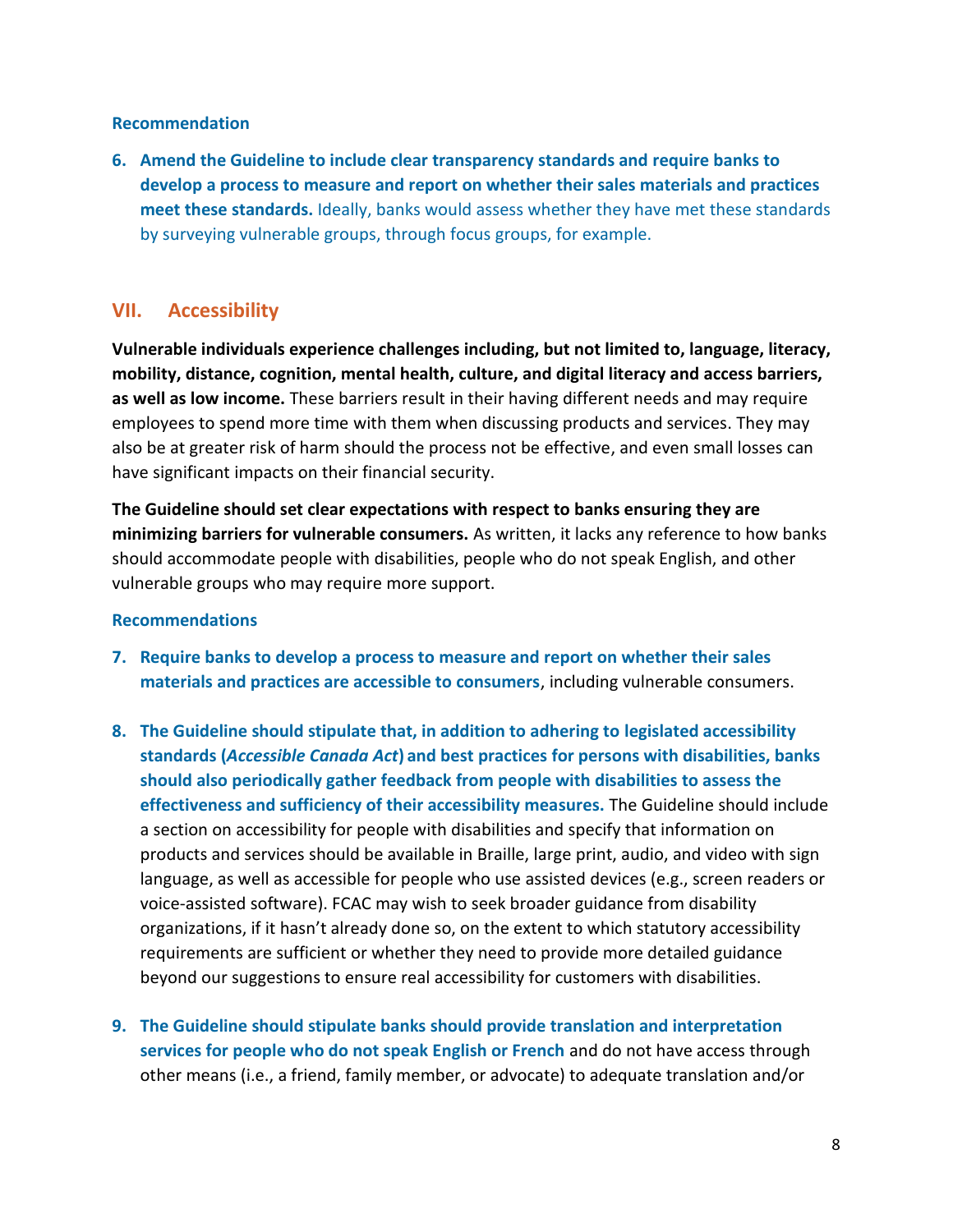interpretation support.

**10. The Guideline should reference a consumer's right to identify a support person to help them choose appropriate products or services and to request that communications and documents from the bank be copied to any designated individual.** This could be a friend, family member, or representative from a community agency.

# **VIII. Effectiveness**

#### **The proposed Guideline includes important measures to ensure banks:**

- Better understand their customers
- Better understand their products and services
- Assess the appropriateness of their products and services
- Inform consumers if products or services are inappropriate
- Ensure their remuneration schemes are not causing them to sell inappropriate products or services.

**There are, nevertheless, gaps in the guidance that we fear will not guard against mis-selling of products and services, particularly to vulnerable consumers.**

#### **Know your consumer**

**We are pleased to see that FCAC is requiring banks to collect and update Know Your Customer information to assess their customers' financial situations and needs to be able to determine which products or services are appropriate.** The Guideline does not, however, specify how this applies to vulnerable consumers who, as discussed, face a range of barriers that often require specific accommodations. The proposed Guideline does not currently specify the potential vulnerabilities these customers may experience, how this might impact their financial needs and/or access to financial products and services, or what might be considered inappropriate products or services for specific vulnerable groups.

#### **If we consider people with low incomes, for example, we know that they:**

- May lack the required two pieces of government identification to open an account
- Are very cost sensitive (e.g., to variable fees, overdraft charges, high interest rates)
- Often need same-day access to deposits
- Are more likely than Canadians generally to have monthly volatility that can make it difficult to save and increase risk of going into an overdraft position and other types of debt
- Are less likely to have or have lower amounts of emergency savings than higher-income Canadians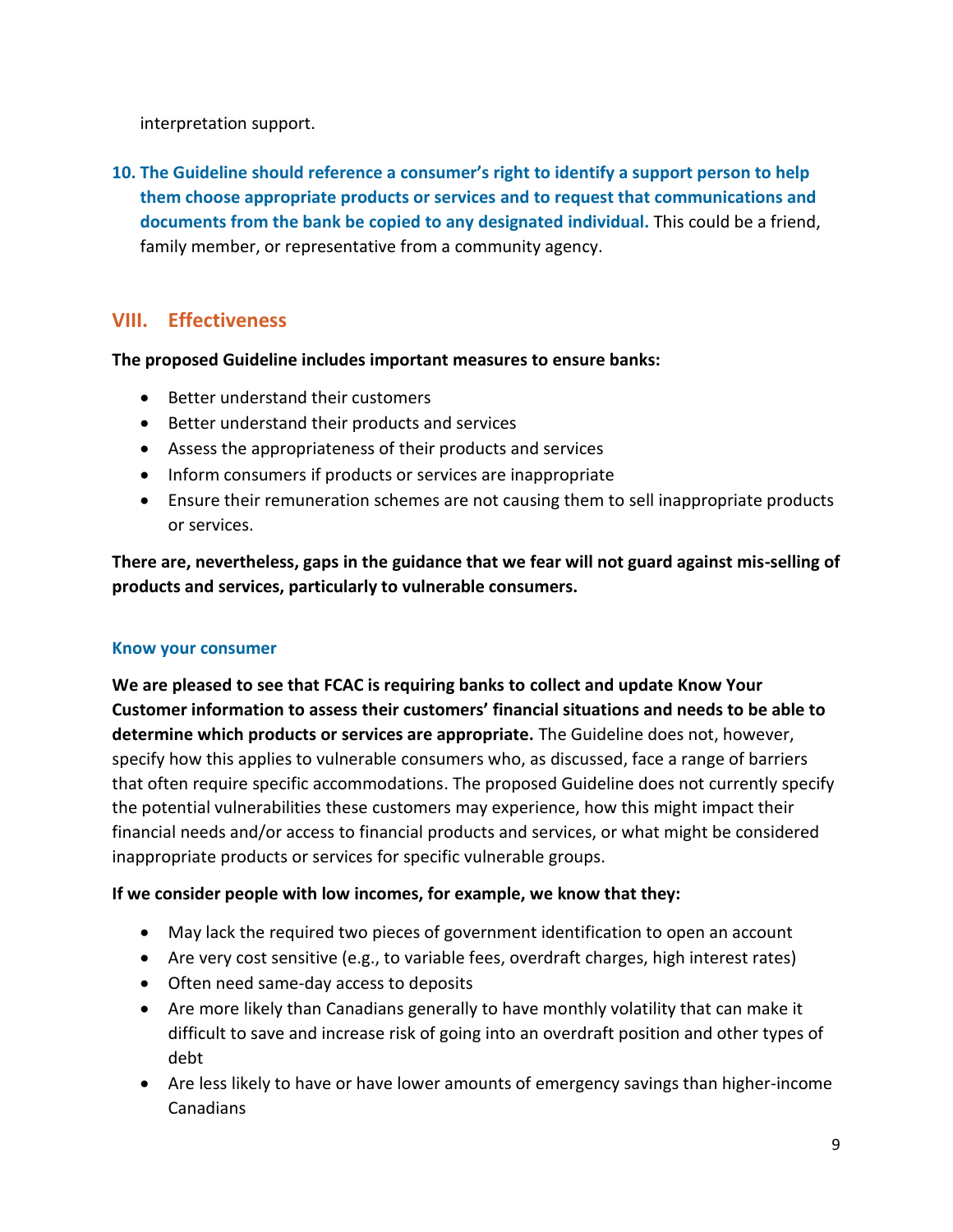- May be subject to saving and asset limits if receiving social assistance or disability support
- Are less likely to carry debt than higher-income Canadians, but the 49% who do have debt pay 31% of their income on average to service it<sup>34</sup>
- Are eligible to receive up to \$2,000 in federal grants for their children's education if they open an RESP and further savings incentives if they make deposits
- May be reluctant to use their bank account for fear of being garnished if they have an outstanding debt
- Derive no benefit from insurance on credit products if they are on a fixed income
- Risk significant claw backs of their seniors' benefits if they save in an RRSP rather than a TFSA.

# **This information could yield the following guidance that banks could integrate into their efforts to provide more appropriate products and services to people with low incomes:**

- Federal regulations provide for vouching by community organizations when low-income consumers have only one piece of official ID and wish to open an account. Training for frontline personnel should include how to advise these customers of this option.
- The ideal basic bank account for customers with low incomes has a low monthly fixed fee and does not permit customers to accrue other variable fees or to go into overdraft with associated penalties. (For more, see the [National Account Standards](https://2wvkof1mfraz2etgea1p8kiy-wpengine.netdna-ssl.com/wp-content/uploads/2020/10/Bank-On-National-Account-Standards-2021-2022.pdf) developed by Bank On in the U.S.)
- Low-income parents of children under 18 and youth aging out of care should be advised that opening an RESP – even without a deposit – will enable them to collect up to \$2,000 for their child's post-secondary education through the Canada Learning Bond and further savings incentives should they make future deposits into the account. They should be advised of the option of opening an RESP in the form of an ordinary savings account.
- Low-income customers should be advised of relevant savings tools or apps offered by the bank that they can use to build emergency savings, and which savings tools and strategies are appropriate if they have monthly income volatility.
- When opening a savings account for a customer receiving provincial/territorial social assistance or disability support, frontline personnel should verify any applicable saving/asset limits and offer to set up an automated warning when their savings account balance approaches this limit.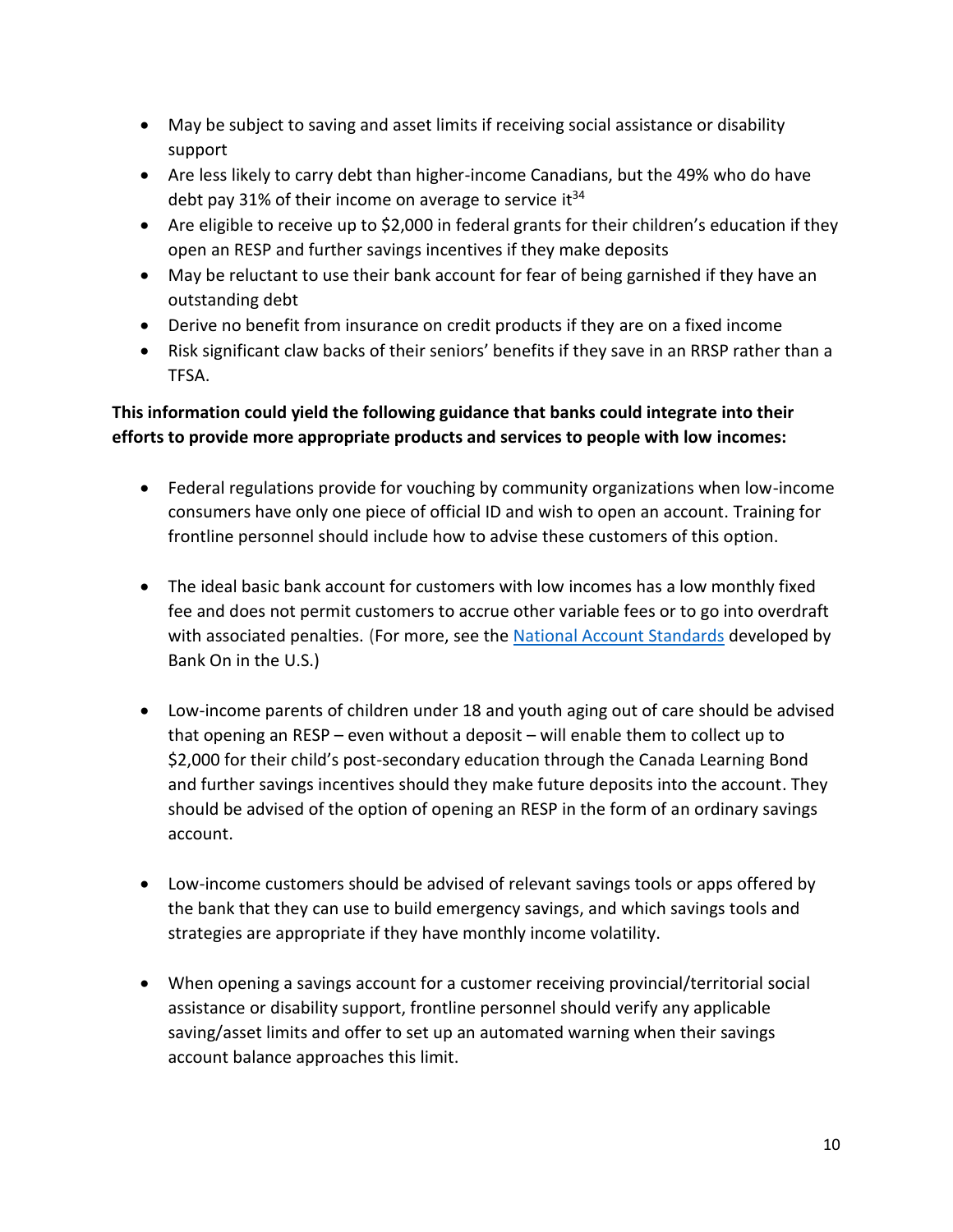- Provide low-income customers with loans in arrears with information on where they can access local non-profit credit counselling or financial counselling services to help them get back on track.
- Credit insurance is not appropriate for people on a fixed income  $-e.g.,$  social assistance, disability support or seniors' benefits – and it is prohibited to sell it to them.
- A TFSA is a more appropriate retirement savings vehicle than an RRSP for customers with lower incomes because it doesn't result in claw backs of federal seniors benefits post-retirement.
- Customers with disabilities or who have a child with a disability are provided with information on RDSPs, including the Canada Disability Savings Grant and Canada Disability Savings Bond, as well as the process to access these through the Disability Tax Credit.

**We believe there would be value in FCAC conducting and publishing its own research on the financial needs of diverse vulnerable groups** and associated best practices in collaboration with banks and organizations comprising and/or providing financial help to low-income and other vulnerable Canadians.

**This would give all banks a shared baseline understanding of which Canadians may be considered vulnerable and their needs with respect to financial products and services.** Banks could then build on this foundation to generate new insights, improvements, and innovations from their own research and experience, as they become more expert at understanding and serving these customer segments.

Alternatively, banks can individually undertake this work, but it will then take longer to build consensus on what is clearly inappropriate for certain vulnerable customers and to prevent these transactions. It will also take longer to build consensus on new industry best practices.

If banks are to be left to their own devices in this respect, then at a minimum they should be required to formally define specific vulnerable populations for the purposes of determining appropriateness of products and services, to report annually on research they undertook to better understand the needs of these customers, and on actions they have taken to both improve access for these customers to appropriate products and services and ensure the appropriateness of all products/services they receive.

**The UK Financial Conduct Authority puts the onus on banks to ensure they can identify vulnerable consumers and accommodate their needs.** It states that banks must not only understand the needs of their vulnerable customers but also: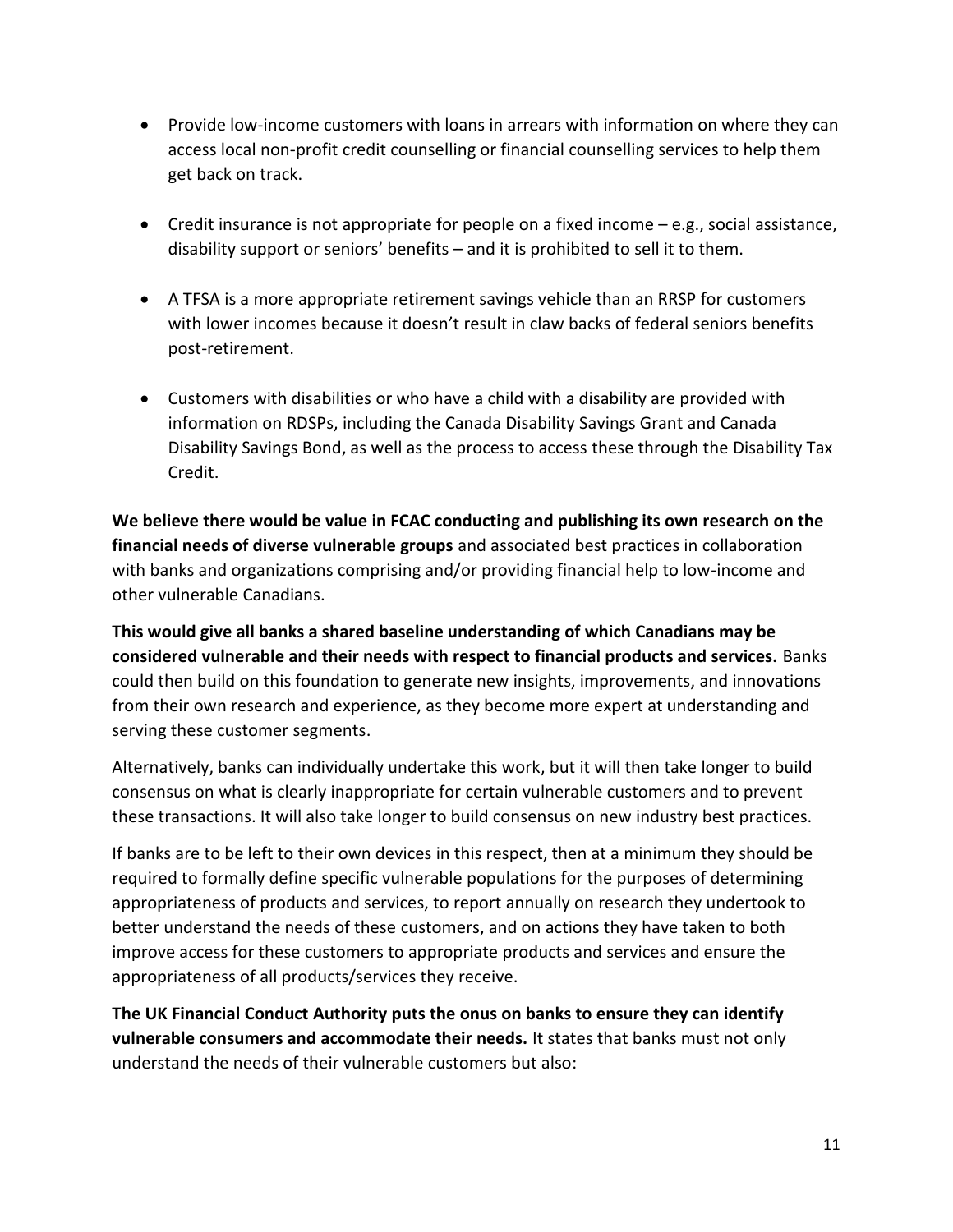- Ensure their employees can identify signs of vulnerability and provide adequately for the needs of vulnerable consumers
- Take the needs of vulnerable consumers into account when designing products and services
- Ensure customer service is flexible enough to accommodate the needs of vulnerable consumers and that they are communicating effectively and accessibly
- Monitor and assess (using annual audits) whether they are accurately accommodating the needs of vulnerable customers and course correct where they are failing.<sup>35</sup>

#### **Recommendations**

- **11. FCAC should define key vulnerabilities it expects banks to consider in designing and delivering appropriate products and services and undertake a review of the specific barriers, challenges, and needs of different vulnerable groups with respect to banking products and services, and publish their findings.** This review should include a literature review, as well as consultation with affected groups and relevant experts. This will help ensure financial institutions, government departments, consumer advocacy groups, and other stakeholders have a common understanding of what vulnerability looks like and how it can be accommodated. This could lead to the production of codes of conduct for different vulnerable groups, such as the Canadian Bankers Association's *Code of Conduct for the Delivery of Banking Services to Seniors*. 36
- **12. Banks should be required to embrace a culture focused on vulnerable customers** that would span all levels and all business units, and would include product design, customer analysis and feedback, customer journeys, and complaint handling.

#### **13. As in the UK, banks should be required to ensure they can identify, understand, and respond to the needs of vulnerable consumers**:

- Ensure their employees can identify signs of vulnerability and provide adequately for the needs of vulnerable consumers
- Take the needs of vulnerable consumers into account when designing products and services
- Ensure customer service is flexible enough to accommodate the needs of vulnerable consumers and that the bank and its employees are communicating effectively and accessibly
- Monitor and assess whether they are accurately accommodating the needs of vulnerable customers and course correct where they are failing.

## **14. Employee training should address systemic racism, specific barriers racialized and Indigenous people experience accessing appropriate financial products and services, and**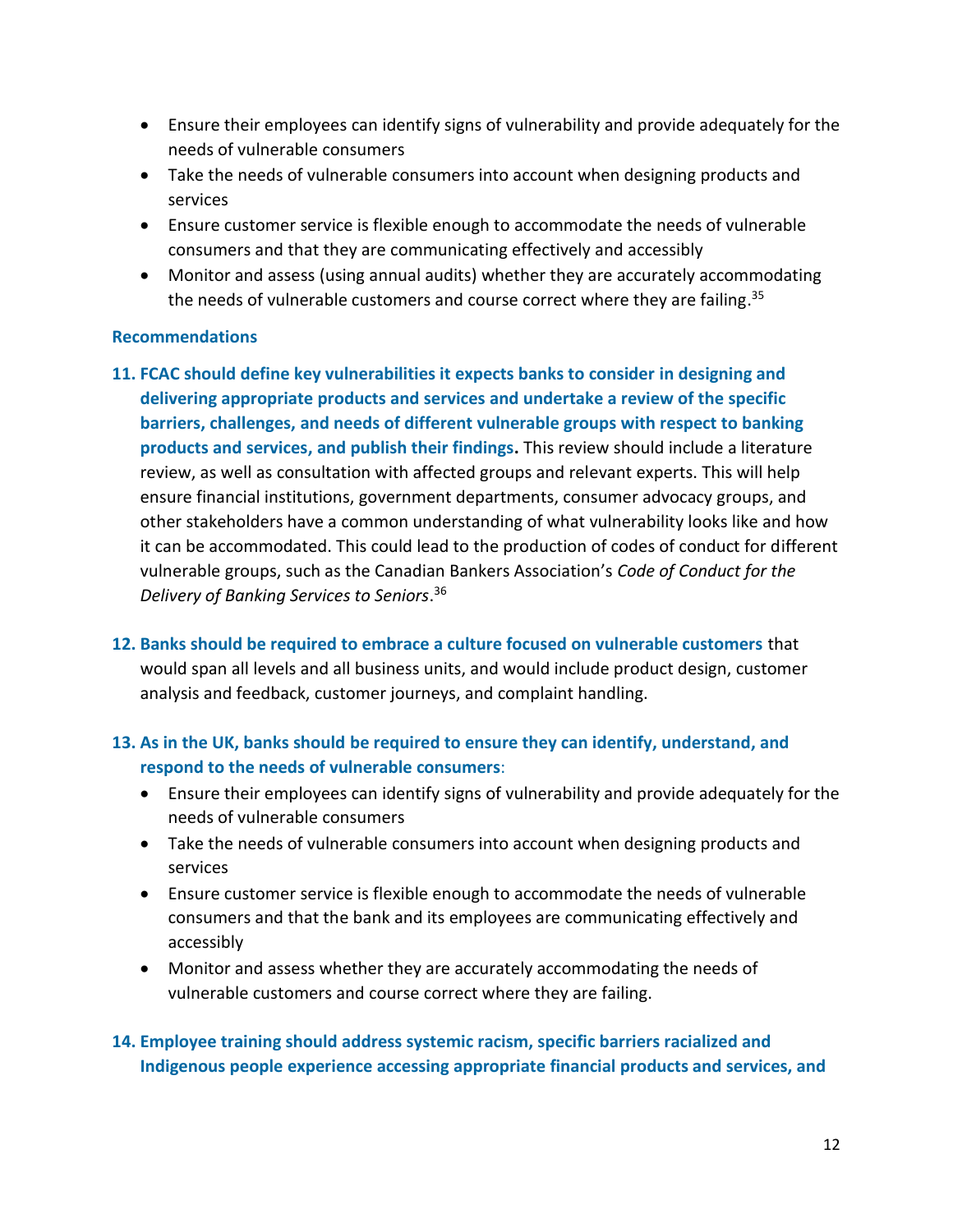**clear expectations for fair and respectful treatment of customers belonging to these groups.**

- **15. Feedback should be sought specifically from vulnerable consumers to identify whether they feel they are being sold appropriate products and services and how the process can be improved.** In addition to gathering feedback from vulnerable complainants, banks should use third-party mystery shoppers, audits, and focus groups to better understand where they are falling short and to identify common barriers and how these might be overcome.
- **16. All banks should report annually to their Boards and FCAC on the sales policies and procedures they have set up, how they are measuring their success, and what improvements they are planning to make based on their findings.** This should include a review of each of the principles mentioned above and an overview of consumer feedback from their identified vulnerable groups. $37$

#### **Know your product**

**FCAC's review on bank sales practices found that frontline employees often could not provide accurate information about the products or services they were selling.** <sup>38</sup> This will undoubtedly lead to mis-selling – a particular problem for vulnerable consumers who, as discussed, already face barriers when it comes to understanding financial products and services.

**We are pleased that the Guideline directs banks to assess the "features, risks, charges and benefits to consumers" of their products and services and to ensure employees are trained to fully understand the appropriateness of these products and services.** This ought, however, to be done with an eye to vulnerability.

#### **Recommendation**

**17. The Guideline should specify that products and services should be assessed with a lens to various kinds of vulnerability to ensure that products/services that are clearly not appropriate for sale to certain groups are not permitted or available to be sold to them.** Keeping in mind their potential biases, technology algorithms can help ensure that frontline personnel have clear information on which products/services are potentially appropriate for a consumer and remove the option to sell inappropriate products/services, once the consumer has been identified in the system as having one or more vulnerabilities. We encourage banks to work with community organizations to create and review their training programs so they take into account the needs of vulnerable people.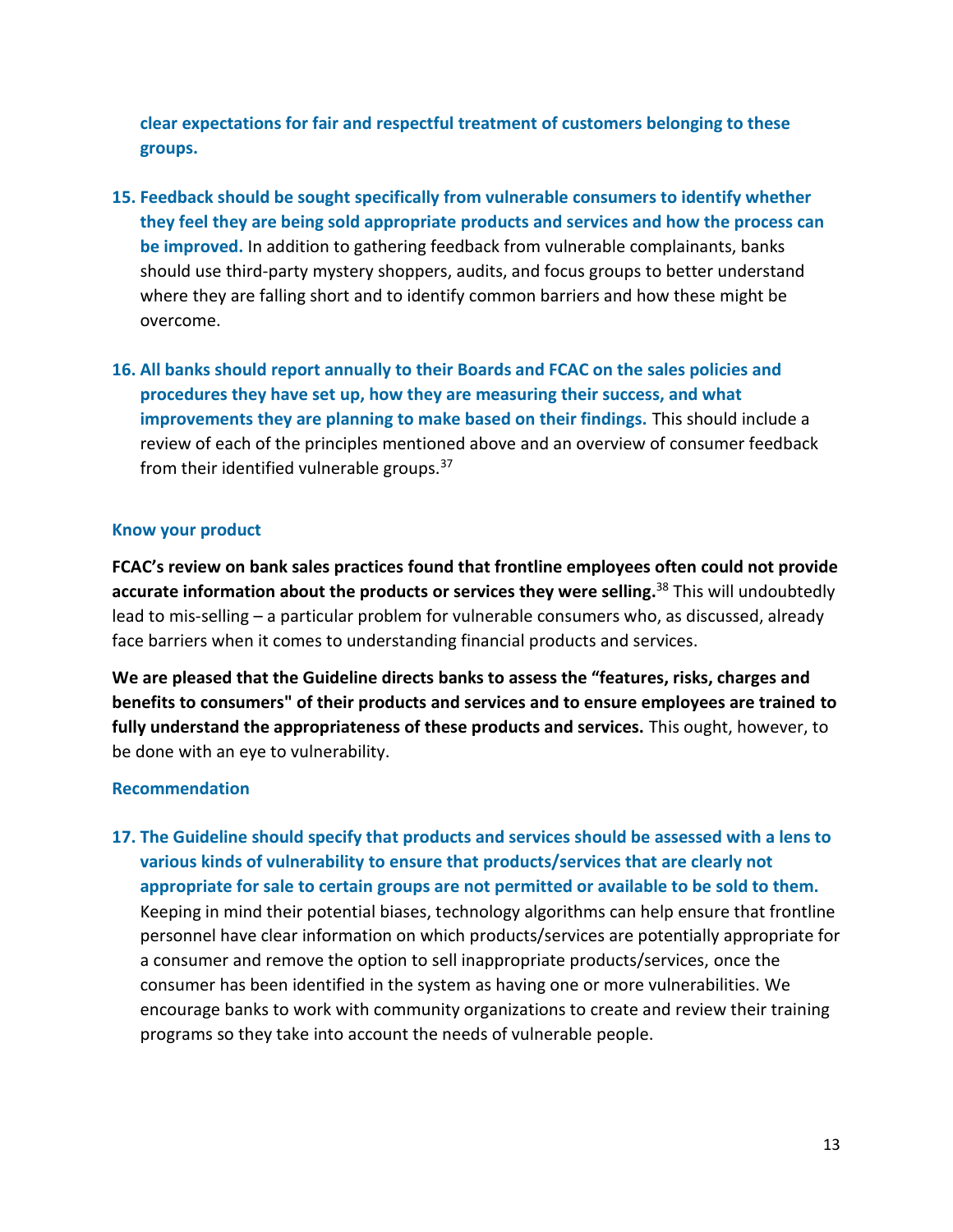#### **Assessing appropriateness**

**FCAC's review found that certain products and services engender higher levels of risk**, notably:

- Mortgages sold by mobile mortgage specialists, who rely solely on variable pay and are subject to less oversight
- Cross-selling, which risks employees not having the time to adequately inform the customer about key details of the products or services, obtain express consent, or ensure they meet the customer's needs
- Creditor insurance, for which there is increased sales pressure, significant risk the customer will not adequately understand the terms, and for which banks are not required to seek reconsent after the trial period
- Third-party sellers, who often have ambitious, product-specific sales targets, which can lead to increased sales pressure on consumers, inappropriate product sales, and lack of express consent, and who are subject to much weaker oversight.<sup>39</sup>

**The Guideline rightly requires banks to perform an assessment to determine whether a product or service is appropriate for consumers**, though this assessment should be designed to identify vulnerable consumers and, in these, cases, more fully explore specific barriers or needs they have in relation to the product/service they are seeking.

**Many products and services currently sold to low-income and other vulnerable consumers are inappropriate and costly.** For example, banks sell expensive and often unnecessary credit card balance insurance<sup>40</sup> to people on income support programs who have a fixed and steady income and are not likely to need this product. Low-income people are also often sold RRSPs when TFSAs are more appropriate.

**Low-income Canadians tend to pay higher fees due to multiple factors.**<sup>41</sup> These include monthly fees, excessive transaction fees, over-limit fees, overdraft fees, and insufficient fund fees, among others.

#### **Recommendations**

- **18. The Guideline should specify that assessments to determine the appropriateness of a product/service for a specific customer should be designed to specifically identify vulnerable consumers** and, in these cases, more fully explore specific barriers or needs they have in relation to the product/service they are seeking.
- **19. The Guideline must specify that cost and likelihood of incurring that cost must be factors in determining whether a product or service is appropriate for customers with low or moderate incomes.**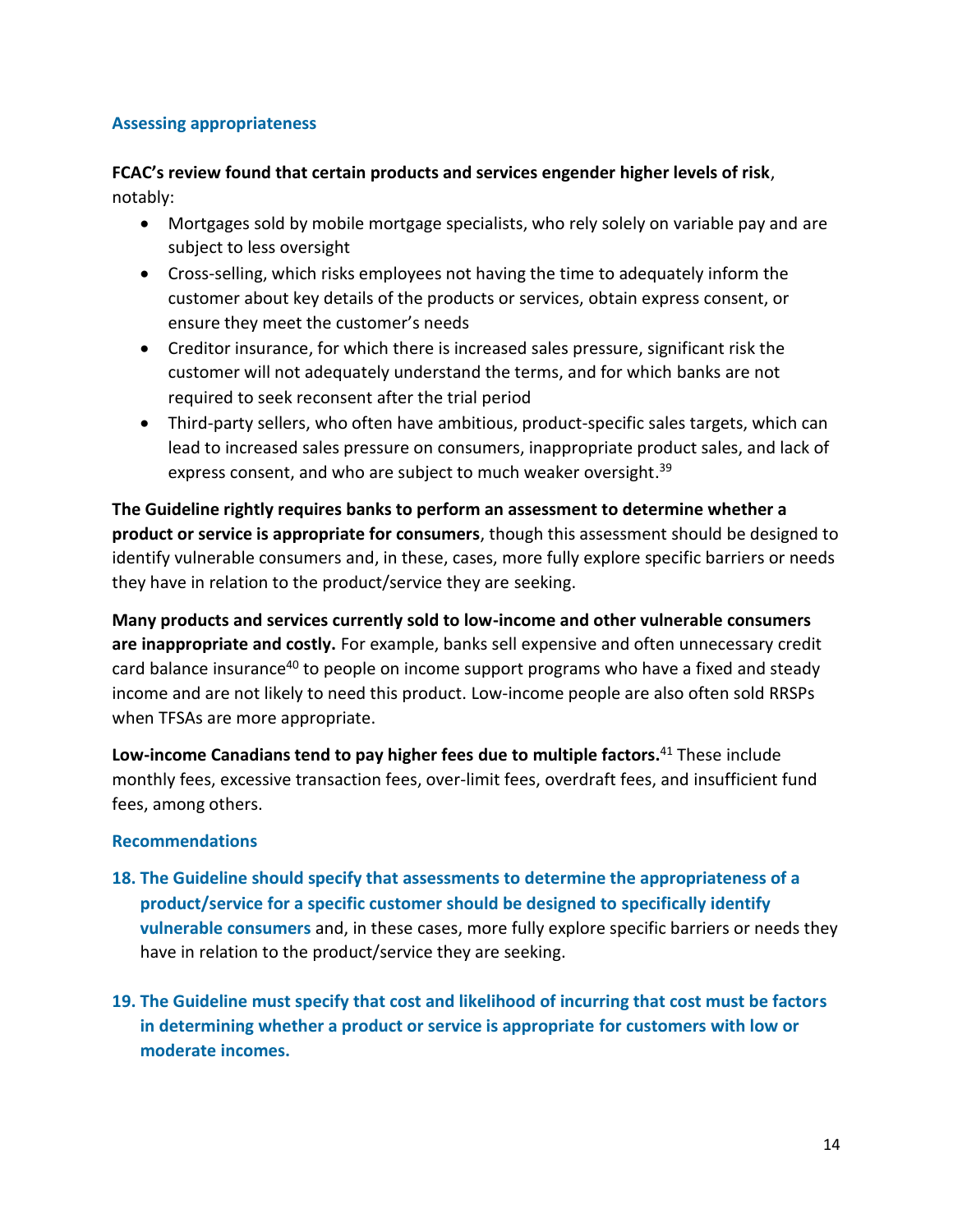- **20. FCAC should conduct thorough analysis of bank fees in Canada, including who tends to pay them, and develop a plan to curtail fees that are excessive for the value and cost of providing the products/services in question.** This is a practice that other financial sector regulators are considering. For example, the U.S. Consumer Finance Protection Bureau recently announced plans to address the \$15 billion in overdraft fees collected by U.S. banks in 2019. 42
- **21. FCAC should work with the Canadian Bankers Association to update its 2014 Low-Cost Account Guidelines** to align with new voluntary National Bank Account Standards established in the United States, particularly with respect to features that reduce or eliminate the possibility that account holders will incur unanticipated penalties and fees.<sup>43</sup>

#### **Informing consumers**

**We are pleased to see that the Guideline requires banks to inform consumers in a clear, simple, and accurate way if products or services are inappropriate for them.** It should, however, also address how they present information about these products more generally to ensure customers adequately understand what they are signing up for, the costs, benefits, and any associated risks.

**The UK Financial Conduct Authority's** *Guidance for firms on the fair treatment of vulnerable consumers* **states that vulnerable consumers often face information asymmetry,** often because they have less information about the bank, product, or service to begin with, or because they are less able to access and understand the information necessary to make an informed choice. This can lead to vulnerable consumers purchasing inappropriate products and services.<sup>44</sup>

**It is vital that key information be presented clearly and in a standardized way,** as this can help consumers easily understand and compare the costs of financial products and services. Financial product disclosure can positively affect consumer choice<sup>45</sup> and is most effective when short, simple, standardized, and clear about risks and benefits.<sup>46</sup> This can be effectively accomplished through the creation of Financial Facts Labels, which are standardized boxes that present information about a product, similarly to the Nutrition Facts table found on food products.<sup>47</sup>

**The Australian guideline on advertising financial products and services provides best practices that FCAC should consider.** Specifically, that:

• The overall cost and fees of a product or service must be clearly communicated and that any advertised features should be accompanied by their cost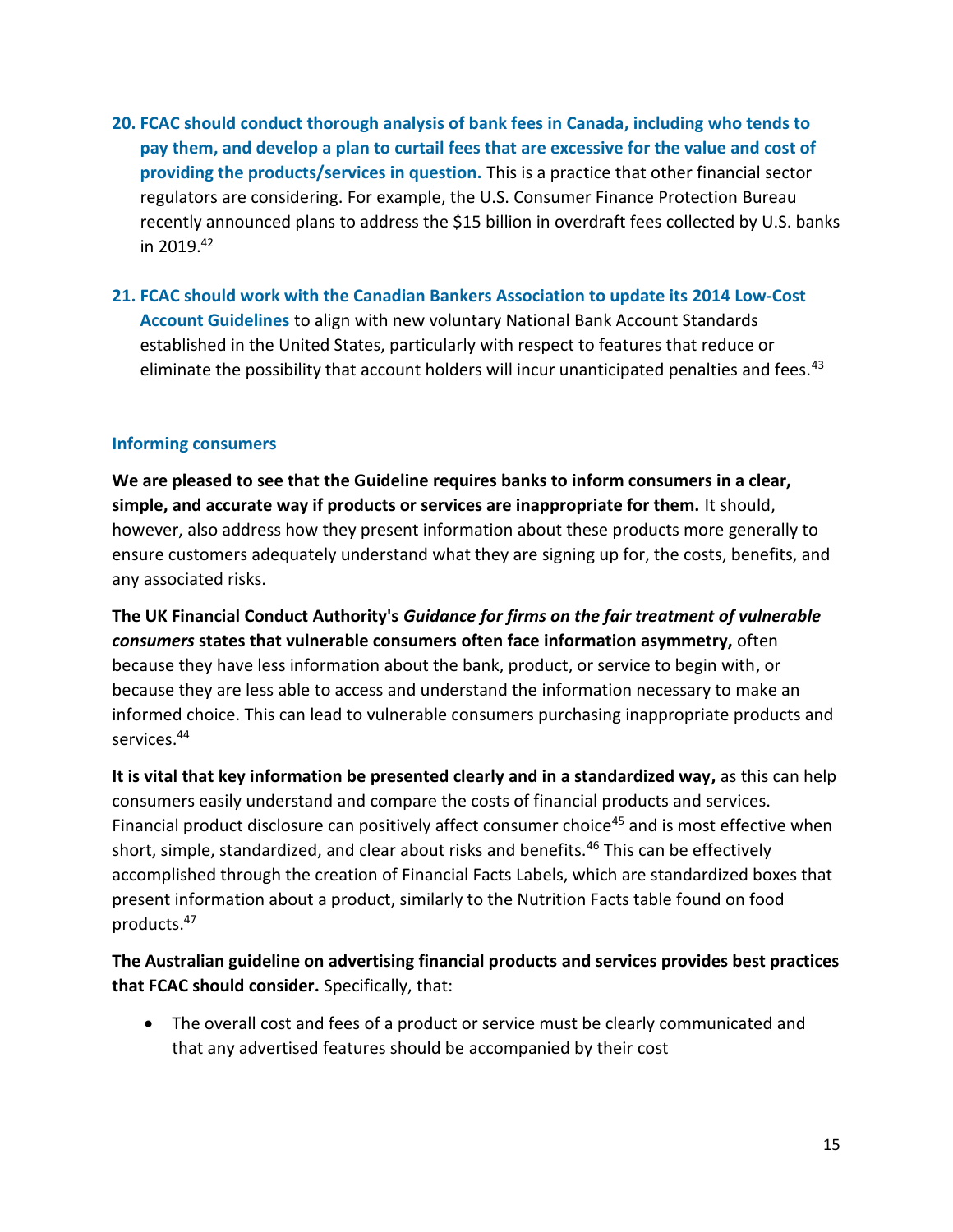- When banks are advertising products and services, they must consider the characteristics of the audience that will see it (including demographics and financial literacy), not simply their target audience
- Banks should not state or imply that products or services are appropriate for certain groups of people unless they have performed an assessment to determine this
- If certain products or services will only be appropriate for a limited audience, banks must ensure they are only advertising to that audience
- Banks should make sure they are not using terminology that may be misunderstood, particularly when it does not reflect the meaning most people would understand (e.g., "'free', 'secure' and 'guaranteed'").<sup>48</sup>

#### **Recommendations**

- **22. The Guideline should provide more specific direction on how banks communicate about their products and services with customers and what information must be included.**  Information should be in plain language, preferably Grade 3-6 level, and consistently and accurately communicated. This should include how products and services are advertised to consumers.
- **23. FCAC should mandate the inclusion of a standardized Financial Facts Label on the front page of contracts and all advertising materials** for federally regulated financial products/services for which fees, commissions, penalties, and/or interest are charged.

## **Aligning remuneration**

**FCAC has found that financial and non-financial incentives offered to bank employees are increasing the risk that customers are being sold inappropriate products and services.**  Specifically:

- Sales incentives influenced employee behaviour more than the messaging from senior management around prioritizing consumer interest
- Most banks have financial incentives that provide variable income above a base salary
- High sales often lead to promotions to more senior positions
- There is less oversight over non-financial incentives than financial incentives
- High sales targets can lead to mis-selling
- Banks prioritize the sales of more profitable products and services that are not always appropriate for consumers (e.g., premium travel rewards credit cards vs. low-fee and low-interest credit cards).<sup>49</sup>

**Bank incentive structures are not geared toward serving and effectively accommodating lowincome and other vulnerable people where needed, as they are less likely to buy valuable products and often take longer to serve.** While the Guideline instructs banks to ensure that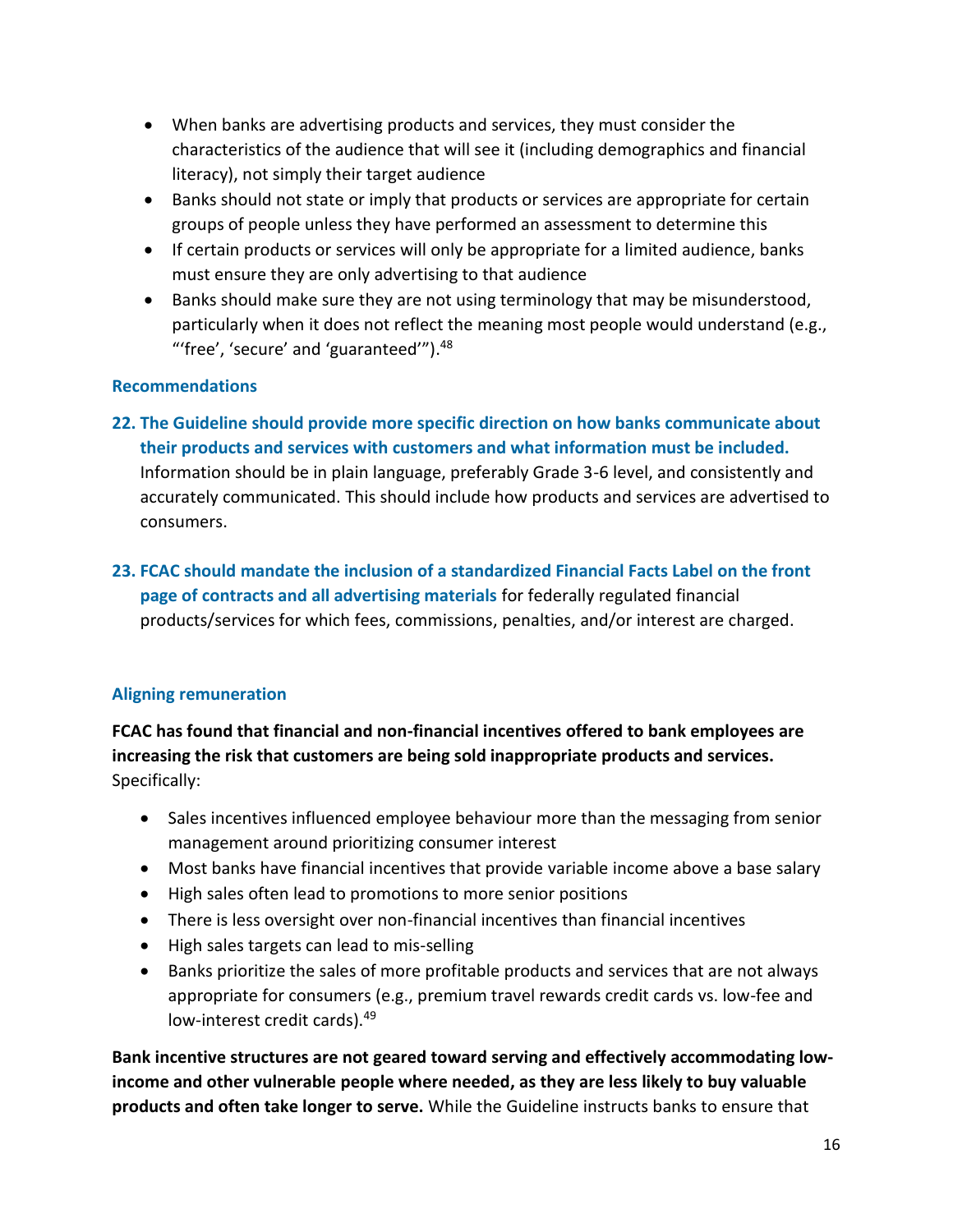financial and non-financial incentives are not interfering with their ability to offer appropriate products or services, it should also ensure they are considering how they will incentivize frontline staff to more effectively serve harder-to-serve customers.

#### **Recommendations**

- **24. Banks should review whether their financial and non-financial incentives lead to misselling, how they can better incentivize working with vulnerable consumers, and report annually on their findings and corrective actions taken to their Boards and FCAC.** This review should include engaging an independent third party to collect anonymous feedback from a representative sample of employees at different job levels who are engaged in product service/sales. This should also include third party mystery shoppers and client satisfaction surveys.
- **25. Banks should be required to have whistleblower policies to protect employees who report undue pressure to increase sales resulting in inappropriate product/service sales** to customers and/or fraudulent sales practices (e.g., forging customer consents and signatures to increase sales).
- **26. FCAC should do a baseline study on bank compensation policies/practices** relating to retail consumer banking products and sales so it can monitor how these change over time and the linkage to better outcomes for vulnerable consumers, and consumers generally.
- **27. FCAC should create a guideline on fair and appropriate incentive management**, like the draft guideline of the *Autorité des marchés financiers* in Quebec.<sup>50</sup>

## **IX. Conclusion**

**Fair, transparent, accessible, and effective financial sales practices are crucial to the financial security of vulnerable consumers and can strengthen trust and confidence among all financial consumers.** 

**We appreciate the opportunity to help strengthen the proposed Guideline on appropriate products and services and, by extension, the financial inclusion and wellbeing of vulnerable consumers.** We would be pleased to answer any questions relating to our submission.

**We consent to the public disclosure of our submission in whole.** We also strongly encourage the government to publish all submissions in full, recognizing that transparency is a hallmark of effective governance and critical to fostering public trust in our public decision-making processes.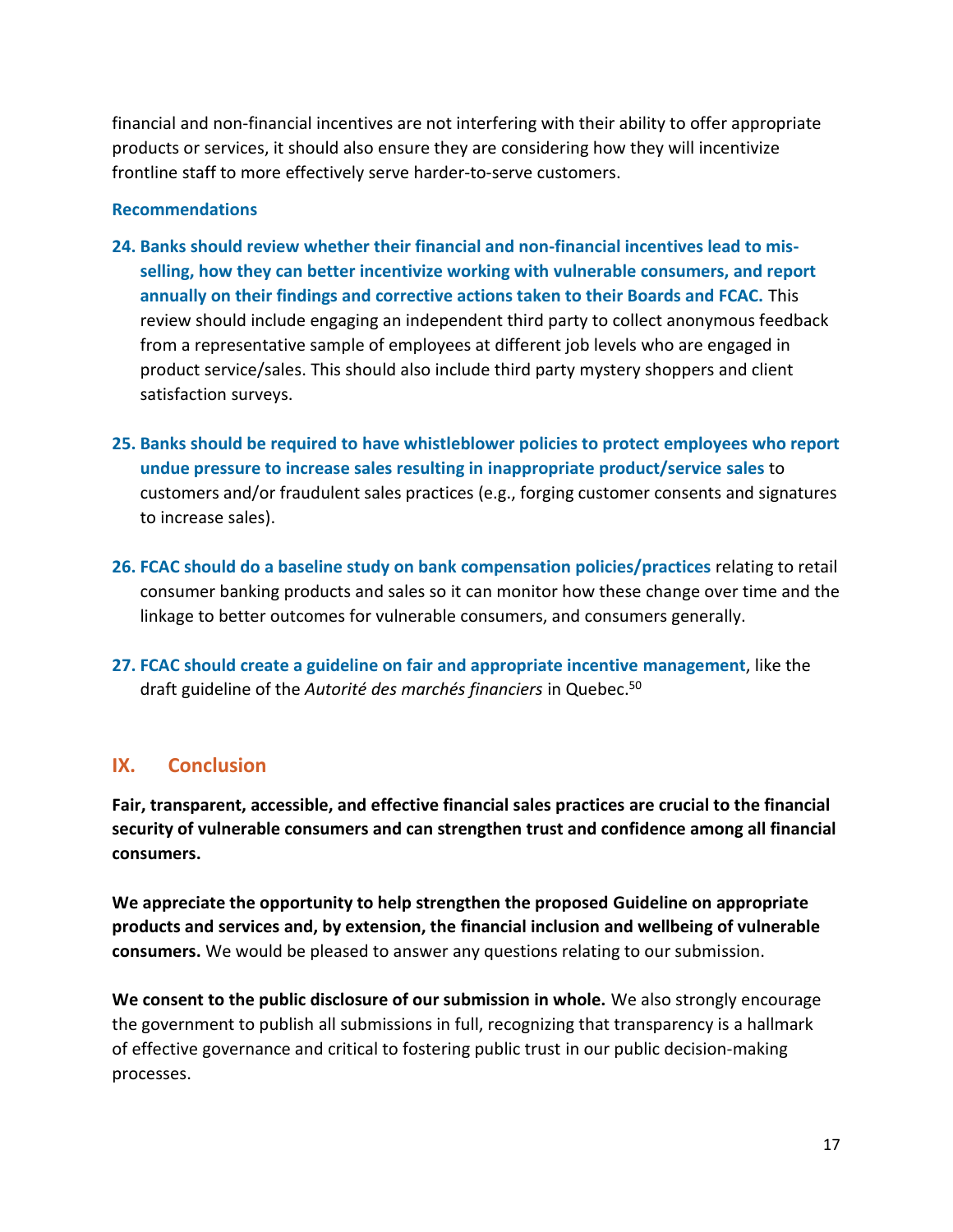## **NOTES**

<sup>5</sup> Statistics Canada. The financial resilience and financial well-being of Canadians during the COVID-19 pandemic. Statistics Canada; 2021 Sep. Available from [https://www150.statcan.gc.ca/n1/daily-quotidien/210909/dq210909d](https://www150.statcan.gc.ca/n1/daily-quotidien/210909/dq210909d-eng.htm)[eng.htm](https://www150.statcan.gc.ca/n1/daily-quotidien/210909/dq210909d-eng.htm)

<sup>6</sup> Duncan, E, Koci, K. The financial resilience and financial well-being of Canadians with low incomes: insights and analysis to support the financial empowerment sector. Toronto: Seymour Consulting Inc; 2021 Nov. Available from [https://prospercanada.org/News-Media/Media-Releases/New-study-shows-low-income-Canadians-fighting](https://prospercanada.org/News-Media/Media-Releases/New-study-shows-low-income-Canadians-fighting-for.aspx)[for.aspx](https://prospercanada.org/News-Media/Media-Releases/New-study-shows-low-income-Canadians-fighting-for.aspx)

<sup>7</sup> Prosper Canada. Building Financial Education: Impact and insights from the TD Financial Literacy Grant Fund. Toronto: Prosper Canada; 2015 Nov. Available fro[m https://prospercanada.org/News-Media/News/New-report](https://prospercanada.org/News-Media/News/New-report-provides-snapshot-of-Canada-s-community.aspx?feed=Prosper-Canada-News-Feed)[provides-snapshot-of-Canada-s-community.aspx?feed=Prosper-Canada-News-Feed](https://prospercanada.org/News-Media/News/New-report-provides-snapshot-of-Canada-s-community.aspx?feed=Prosper-Canada-News-Feed)

<sup>8</sup> Buckland, J. Hard Choices: Financial exclusion, fringe banks and poverty in urban Canada. Toronto: University of Toronto Press; 2012.

<sup>9</sup> Prosper Canada. Building Financial Education: Impact and insights from the TD Financial Literacy Grant Fund. Toronto: Prosper Canada; 2015 Nov. Available fro[m https://prospercanada.org/News-Media/News/New-report](https://prospercanada.org/News-Media/News/New-report-provides-snapshot-of-Canada-s-community.aspx?feed=Prosper-Canada-News-Feed%20)[provides-snapshot-of-Canada-s-community.aspx?feed=Prosper-Canada-News-Feed%20](https://prospercanada.org/News-Media/News/New-report-provides-snapshot-of-Canada-s-community.aspx?feed=Prosper-Canada-News-Feed%20)

<sup>10</sup> Bajwa, U. Income tax filing and benefits take-up: Challenges and opportunities for Canadians living on low incomes. Toronto: Prosper Canada; 2019 Feb. Available from

[https://learninghub.prospercanada.org/knowledge/income-tax-filing-and-benefits-take-up-challenges-and](https://learninghub.prospercanada.org/knowledge/income-tax-filing-and-benefits-take-up-challenges-and-opportunities-for-canadians-living-on-low-incomes/)[opportunities-for-canadians-living-on-low-incomes/](https://learninghub.prospercanada.org/knowledge/income-tax-filing-and-benefits-take-up-challenges-and-opportunities-for-canadians-living-on-low-incomes/)

<sup>11</sup> Disability without Poverty. An open letter to all federal parties to fast track a Canada Disability Benefit. 2021 Oct. Available from [https://www.disabilitywithoutpoverty.ca/an-open-letter-to-all-federal-parties-to-fast-track-a](https://www.disabilitywithoutpoverty.ca/an-open-letter-to-all-federal-parties-to-fast-track-a-canada-disability-benefit/)[canada-disability-benefit/](https://www.disabilitywithoutpoverty.ca/an-open-letter-to-all-federal-parties-to-fast-track-a-canada-disability-benefit/)

<sup>12</sup> Prosper Canada. Roadblocks and Resilience: Insights from the Access to Benefits for Persons with Disabilities project. Toronto: Prosper Canada; 2021 Mar. Available from

<https://learninghub.prospercanada.org/knowledge/roadblocks-and-resilience/>

<sup>13</sup> Angus Reid Institute. Corporate Canada gets mixed report card from Canadians living with disabilities. Angus Reid Institute; 2021 Nov. Available from<https://angusreid.org/corporate-canada-accessibility/>

<sup>14</sup> Indigenous Services Canada. Annual Report to Parliament 2020. Ottawa: Indigenous Services Canada; 2020. Available from<https://www.sac-isc.gc.ca/eng/1602010609492/1602010631711>

<sup>15</sup> Prosper Canada. Financial Literacy and Aboriginal Peoples. Toronto: Prosper Canada; 2015 Nov. Available from <https://prospercanada.org/CMSPages/GetFile.aspx?guid=f988e655-6033-40b1-8445-cd539bfdcf09>

<sup>16</sup> Prosper Canada. Financial Literacy and Newcomers to Canada. Toronto: Prosper Canada; 2015 Nov. Available from<https://prospercanada.org/CMSPages/GetFile.aspx?guid=3ff26769-c2d4-4d9e-82e9-f56467e4eb31>

<sup>17</sup> Brown, E. Complaints handling: supporting vulnerability. UK Finance; 2021 Jun. Available from

<https://www.ukfinance.org.uk/news-and-insight/blogs/complaints-handling-supporting-vulnerability>

<sup>18</sup> Buckland, J, Spotton Visano, B. Financial Vulnerability in Canada: The Embedded Experience of Households. Springer International Publishing; 2022.

 $19$  Ibid.

 $20$  Ibid.

 $21$  Statistics Canada. Internet access locations by age group and family income quartile. Statistics Canada; 2021 Oct. Available from

 $1$  Duncan, E, Koci, K. The financial resilience and financial well-being of Canadians with low incomes: insights and analysis to support the financial empowerment sector. Toronto: Seymour Consulting Inc; 2021 Nov. Available from [https://prospercanada.org/News-Media/Media-Releases/New-study-shows-low-income-Canadians-fighting](https://prospercanada.org/News-Media/Media-Releases/New-study-shows-low-income-Canadians-fighting-for.aspx)[for.aspx](https://prospercanada.org/News-Media/Media-Releases/New-study-shows-low-income-Canadians-fighting-for.aspx)

 $<sup>2</sup>$  Ibid.</sup>

 $3$  Ibid.

<sup>4</sup> Ibid.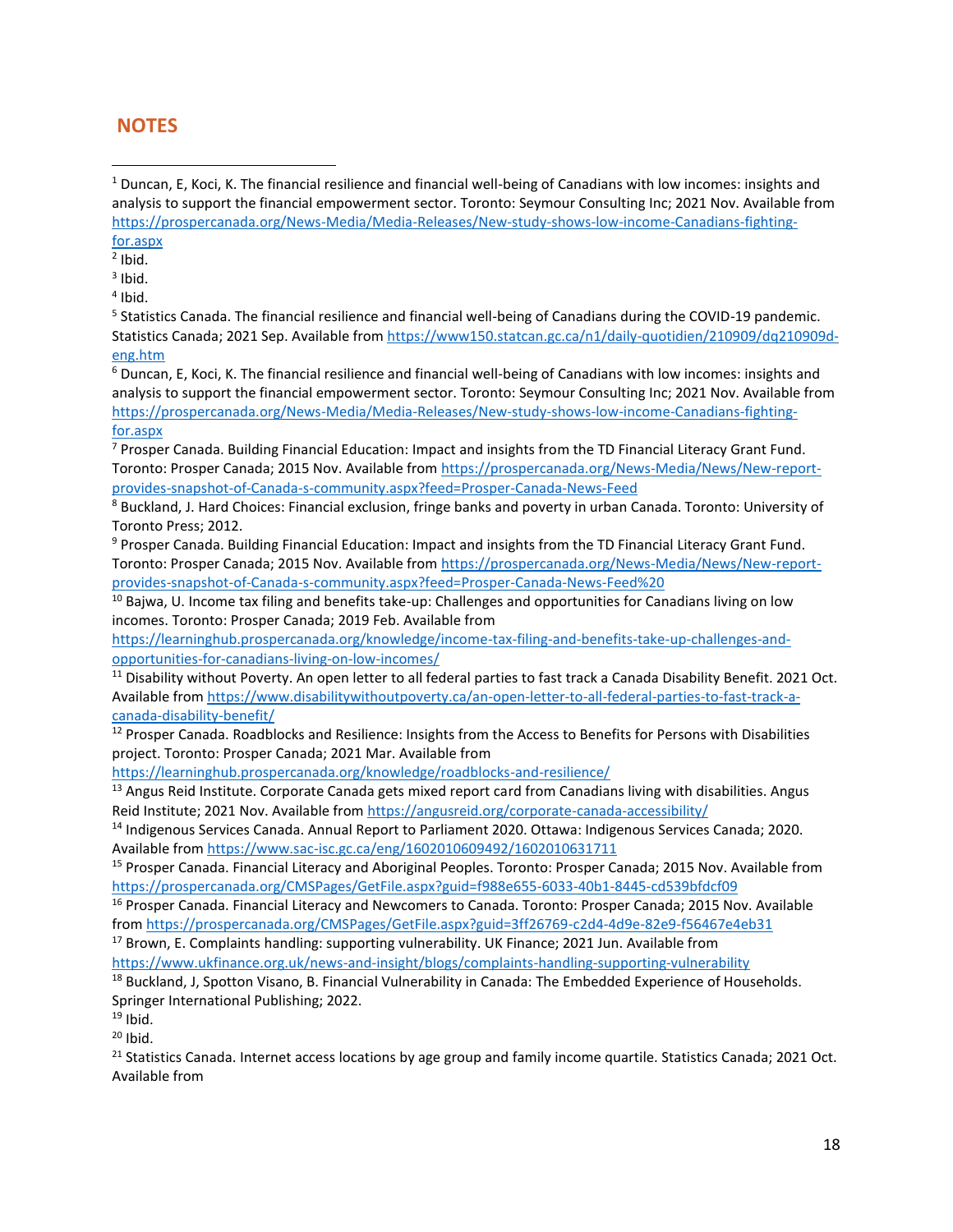[https://www150.statcan.gc.ca/t1/tbl1/en/tv.action?pid=2210014401&pickMembers%5B0%5D=3.2&pickMembers](https://www150.statcan.gc.ca/t1/tbl1/en/tv.action?pid=2210014401&pickMembers%5B0%5D=3.2&pickMembers%5B1%5D=4.1) [%5B1%5D=4.1](https://www150.statcan.gc.ca/t1/tbl1/en/tv.action?pid=2210014401&pickMembers%5B0%5D=3.2&pickMembers%5B1%5D=4.1)

<sup>22</sup> Innovation, Science and Economic Development Canada. High-Speed Access for All: Canada's Connectivity Strategy. Ottawa: Innovation, Science and Economic Development Canada; 2019. Available from [https://www.ic.gc.ca/eic/site/139.nsf/eng/h\\_00002.html](https://www.ic.gc.ca/eic/site/139.nsf/eng/h_00002.html)

<sup>23</sup> Buckland, J, Spotton Visano, B. Financial Vulnerability in Canada: The Embedded Experience of Households. Springer International Publishing; 2022.

<sup>24</sup> Sterritt, A. Indigenous grandfather and 12-year-old handcuffed in front of Vancouver bank after trying to open an account. CBC News; 2020 Jan. Available from [https://www.cbc.ca/news/canada/british-columbia/indigenous](https://www.cbc.ca/news/canada/british-columbia/indigenous-girl-grandfather-handcuffed-bank-1.5419519)[girl-grandfather-handcuffed-bank-1.5419519](https://www.cbc.ca/news/canada/british-columbia/indigenous-girl-grandfather-handcuffed-bank-1.5419519)

<sup>25</sup> Hoye, B, Brohman, E. BMO apologizes after guard asks residential school survivor to leave Winnipeg bank on 2 occasions. CBC News; 2021 Oct. Available fro[m https://www.cbc.ca/news/canada/manitoba/indigenous-winnipeg](https://www.cbc.ca/news/canada/manitoba/indigenous-winnipeg-woman-bank-of-montreal-bmo-apology-1.6217244)[woman-bank-of-montreal-bmo-apology-1.6217244](https://www.cbc.ca/news/canada/manitoba/indigenous-winnipeg-woman-bank-of-montreal-bmo-apology-1.6217244)

<sup>26</sup> Buckland, J, Spotton Visano, B. Financial Vulnerability in Canada: The Embedded Experience of Households. Springer International Publishing; 2022.

 $27$  Ibid.

<sup>28</sup> Organization for Economic Co-operation and Development. G20 High-level Principles on Financial Consumer Protection. Paris: OECD; 2011 Oct. Available from<https://www.oecd.org/daf/fin/financial-markets/48892010.pdf> <sup>29</sup> World Bank Group. Good Practices for Financial Consumer Protection: 2017 Edition. Washington: World Bank Group; 2017. Available from [https://www.worldbank.org/en/topic/financialinclusion/brief/2017-good-practices](https://www.worldbank.org/en/topic/financialinclusion/brief/2017-good-practices-for-financial-consumer-protection)[for-financial-consumer-protection](https://www.worldbank.org/en/topic/financialinclusion/brief/2017-good-practices-for-financial-consumer-protection)

30 Financial Services Authority. Treating customers fairly - guide to management information. Financial Services Authority; 2007 Jul. Available from<https://www.fca.org.uk/publication/archive/fca-tcf-mi-july2007.pdf>

<sup>31</sup> Financial Conduct Authority. FG21/1 Guidance for firms on the fair treatment of vulnerable customers. London: Financial Conduct Authority; 2021 Feb. Available from [https://www.fca.org.uk/publications/finalised](https://www.fca.org.uk/publications/finalised-guidance/guidance-firms-fair-treatment-vulnerable-customers)[guidance/guidance-firms-fair-treatment-vulnerable-customers](https://www.fca.org.uk/publications/finalised-guidance/guidance-firms-fair-treatment-vulnerable-customers)

<sup>32</sup> Organization for Economic Co-operation and Development. G20 High-level Principles on Financial Consumer Protection. Paris: OECD; 2011 Oct. Available from<https://www.oecd.org/daf/fin/financial-markets/48892010.pdf> <sup>33</sup> World Bank Group. Good Practices for Financial Consumer Protection: 2017 Edition. Washington: World Bank Group; 2017. Available from [https://www.worldbank.org/en/topic/financialinclusion/brief/2017-good-practices](https://www.worldbank.org/en/topic/financialinclusion/brief/2017-good-practices-for-financial-consumer-protection)[for-financial-consumer-protection](https://www.worldbank.org/en/topic/financialinclusion/brief/2017-good-practices-for-financial-consumer-protection)

<sup>34</sup> Bucik, A, Mulholland, E, Odu, V. Roadblocks to Recovery: Consumer debt of low- and moderate-income Canadians in the time of COVID-19. Toronto: Prosper Canada; 2020 Nov. Available from

[https://learninghub.prospercanada.org/knowledge/roadblock-to-recovery-consumer-debt-of-low-and-moderate](https://learninghub.prospercanada.org/knowledge/roadblock-to-recovery-consumer-debt-of-low-and-moderate-income-canadians-in-the-time-of-covid-19/)[income-canadians-in-the-time-of-covid-19/](https://learninghub.prospercanada.org/knowledge/roadblock-to-recovery-consumer-debt-of-low-and-moderate-income-canadians-in-the-time-of-covid-19/)

<sup>35</sup> Financial Conduct Authority. FG21/1 Guidance for firms on the fair treatment of vulnerable customers. London: Financial Conduct Authority; 2021 Feb. Available from [https://www.fca.org.uk/publications/finalised](https://www.fca.org.uk/publications/finalised-guidance/guidance-firms-fair-treatment-vulnerable-customers)[guidance/guidance-firms-fair-treatment-vulnerable-customers](https://www.fca.org.uk/publications/finalised-guidance/guidance-firms-fair-treatment-vulnerable-customers)

<sup>36</sup> Canadian Bankers Association. Voluntary Commitments and Codes of Conduct: Code of Conduct for the Delivery of Banking Services to Seniors. Canadian Bankers Association; 2019. Available from [https://cba.ca/voluntary](https://cba.ca/voluntary-commitments-and-codes-of-conduct)[commitments-and-codes-of-conduct](https://cba.ca/voluntary-commitments-and-codes-of-conduct)

<sup>37</sup> Financial Conduct Authority. FG21/1 Guidance for firms on the fair treatment of vulnerable customers. London: Financial Conduct Authority; 2021 Feb. Available from [https://www.fca.org.uk/publications/finalised](https://www.fca.org.uk/publications/finalised-guidance/guidance-firms-fair-treatment-vulnerable-customers)[guidance/guidance-firms-fair-treatment-vulnerable-customers](https://www.fca.org.uk/publications/finalised-guidance/guidance-firms-fair-treatment-vulnerable-customers)

<sup>38</sup> Financial Consumer Agency of Canada. Domestic Bank Retail Sales Practices Review. Financial Consumer Agency of Canada; 2018 Mar. Available from [https://www.canada.ca/en/financial-consumer](https://www.canada.ca/en/financial-consumer-agency/programs/research/bank-sales-practices.html)[agency/programs/research/bank-sales-practices.html](https://www.canada.ca/en/financial-consumer-agency/programs/research/bank-sales-practices.html)

 $39$  Ibid.

<sup>40</sup> Foran, P. Are you paying for credit card balance insurance you don't need? CTV News; 2021 Jun 28. Available from<https://toronto.ctvnews.ca/are-you-paying-for-credit-card-balance-insurance-you-don-t-need-1.5489091>